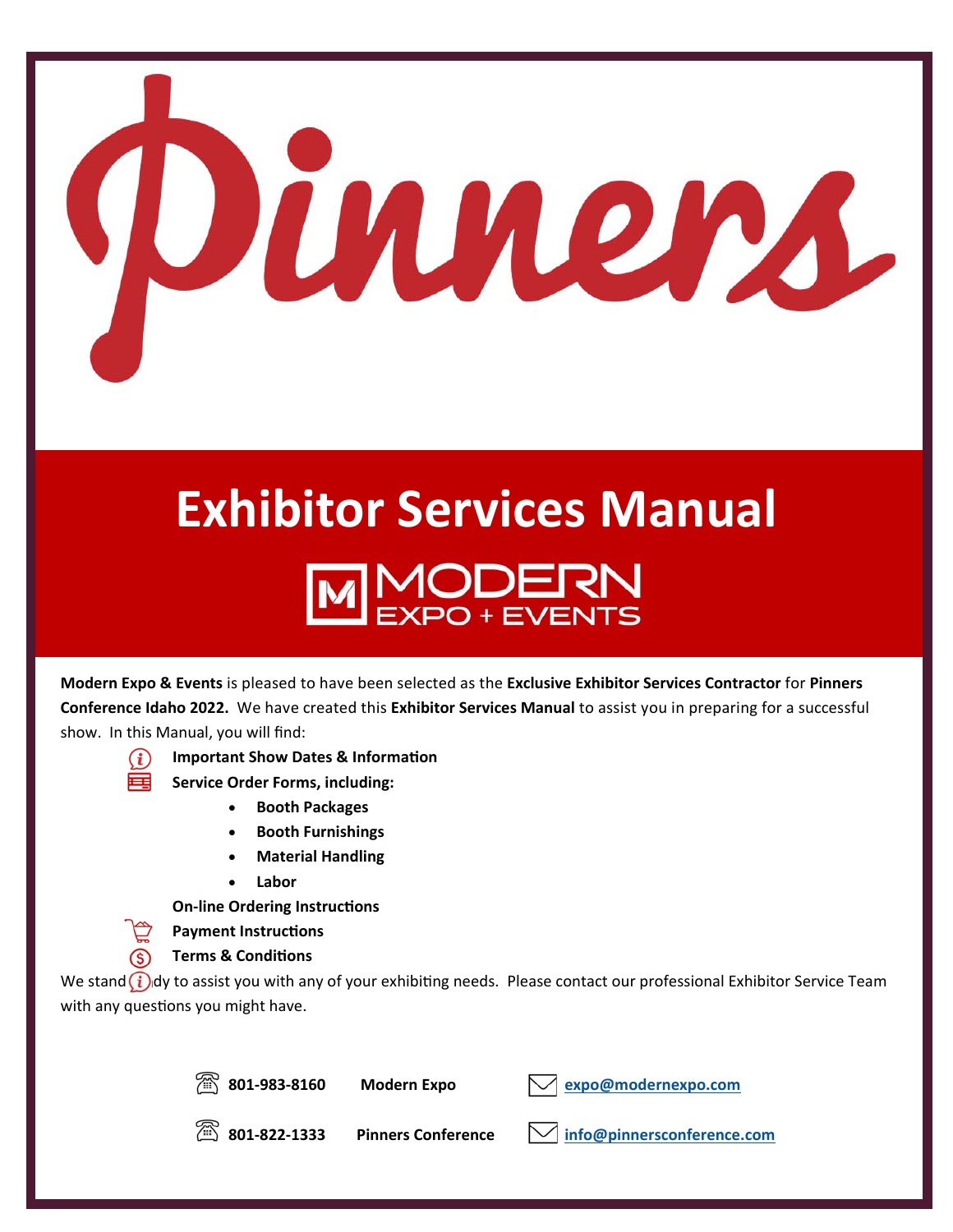



## **MODERN EXPO & EVENTS INFORMATION & ORDER FORMS—Table of Contents**

| <b>SHOW INFORMATION</b>                     | 3              |
|---------------------------------------------|----------------|
| Show Schedule                               | 3              |
| <b>Important Deadlines</b>                  | 3              |
| <b>Official Exposition Service Provider</b> | 4              |
| Ways to Order                               | 4              |
| Safety First!                               | 4              |
| PAYMENT CALCULATION FORM                    | 5              |
| <b>BOOTH FURNISHINGS</b>                    | 6              |
| <b>Tables</b>                               | 6              |
| Chairs & Display Accessories                | $\overline{7}$ |
| Carpet                                      | 8              |
| <b>MATERIAL HANDLING</b>                    | 9              |
| <b>Material Handling Estimate</b>           | 9              |
| <b>Material Handling Instructions</b>       | 10             |
| <b>Shipping Labels</b>                      | 12             |
| <b>Cart Service</b>                         | 14             |
| <b>LABOR</b>                                | 15             |
| <b>Skilled Labor Services</b>               | 15             |
| <b>Forklift Service</b>                     | 16             |
| <b>Booth Cleaning</b>                       | 17             |
| <b>FLORAL</b>                               | 18             |
| <b>EXHIBITOR APPOINTED CONTRACTORS</b>      | 19             |
| THIRD PARTY PAYMENT AUTHORIZATION           | 20             |
| <b>EXHIBITOR TERMS &amp; CONDITIONS</b>     | 21             |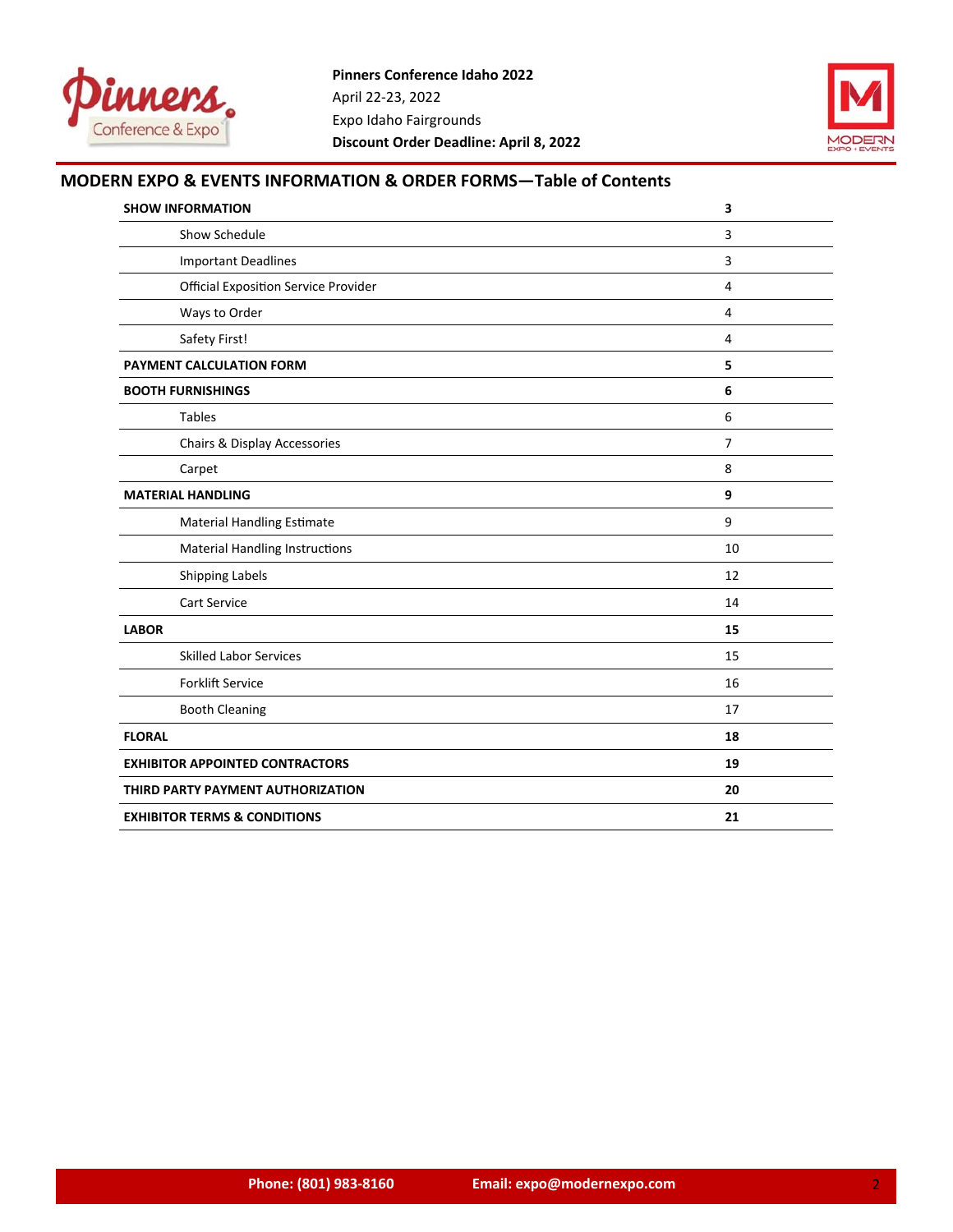



## **SHOW INFORMATION**

## **Show Schedule**

| <b>Exhibitor Move In:</b>  | Thursday, April 21, 2022 | $8:00$ AM - 6:00 PM                                                                        |
|----------------------------|--------------------------|--------------------------------------------------------------------------------------------|
| <b>Exhibit Hours:</b>      | Friday, April 22, 2022   | $10:00$ AM - $8:00$ PM                                                                     |
|                            | Saturday, April 23, 2022 | $9:00$ AM - 7:00 PM                                                                        |
| <b>Exhibitor Move Out:</b> | Saturday, April 23, 2022 | 7:00 PM - 11:00 PM                                                                         |
|                            |                          | All Exhibitor materials must be removed from the exhibit space by 11:00 PM. Outbound       |
|                            |                          | freight not removed from the hall by 9:00 PM will be forced out on MEE's carrier of choice |
|                            | at exhibitor's expense.  |                                                                                            |

## **Important Deadlines**

| Friday, April 8, 2022     | Pre-Order Discount Deadline: all orders must be received along<br>with full payment to qualify for discounted pricing. |
|---------------------------|------------------------------------------------------------------------------------------------------------------------|
| Monday, March 7, 2022     | First Day Advanced Warehouse Freight Delivery                                                                          |
| Monday, April 18, 2022    | All Advance Shipments must be received in warehouse. Late fee<br>may apply to shipments arriving after this date.      |
| Wednesday, April 20, 2022 | Direct to Show shipments may begin to arrive at exhibit facility.                                                      |

## **Booth Package & Show Colors**

| Each 10' x 10' booth space | 8' High Back Drape     | <b>Drape Color:</b> | <b>Black</b> |
|----------------------------|------------------------|---------------------|--------------|
| consists of the following  | 3' High Side Drape     |                     |              |
| equipment:                 | 7" x 44" Booth ID Sign |                     |              |

## **Shipping Addresses**

| <b>Advance to Warehouse Address:</b>   | <b>Direct to Show Site Address:</b> |
|----------------------------------------|-------------------------------------|
| Exhibiting Company Name & Booth #      | Exhibiting Company Name & Booth #   |
| Pinners Conference Idaho               | Pinners Conference Idaho            |
| Modern Expo                            | C/O Modern Expo                     |
| 3370 W 500 S                           | Expo Idaho Fairgrounds              |
| Salt Lake City, Utah 84104             | 5610 N Glenwood St.                 |
|                                        | Garden City, Idaho 83714            |
| Receiving Hours: M - F 8:00 AM-4:00 PM | Receiving Hours: 8:00 AM-6:00 PM    |

NOTE: Exhibitor freight shipped directly to the convention center MUST be consigned to Modern Expo & Events or it may be refused. Freight **received at show site outside of designated delivery dates may be refused or held by the facility and charged a storage fee which will be charged directly to the exhibitor.**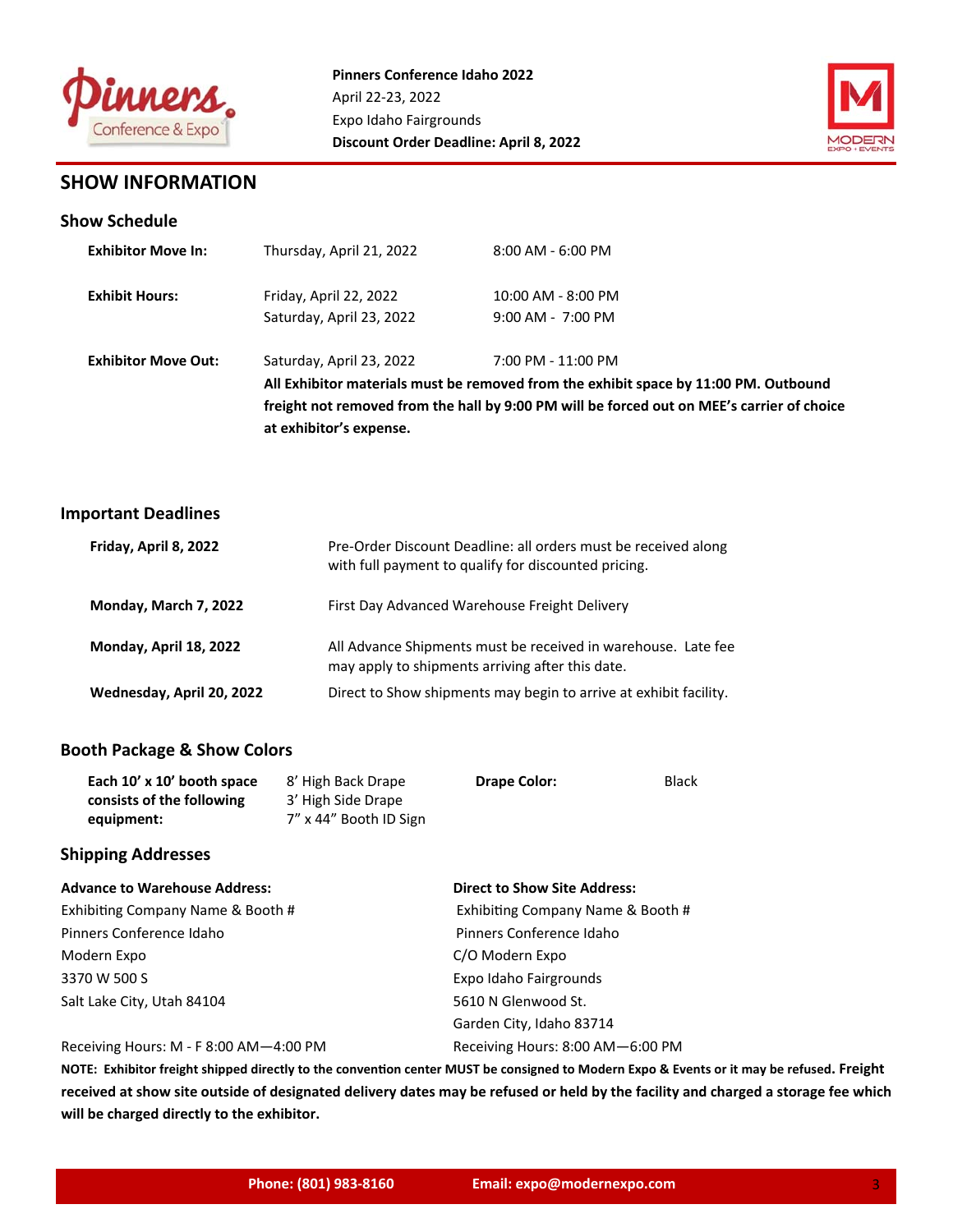



## **Official Exposition Service Provider**

Modern Expo & Events has been selected by Show Management as the Official Exposition Service Provider for **Pinners Conference Idaho 2022.** Our team of experts will help you plan and execute a successful show. As the Official Exposition Service Provider, there are several services that we provide on an exclusive or preferred basis for exhibitors. Taking advantage of these services and Modern's experience and expertise, will help you save money, time and hassle and insure a successful show.

**Modern Expo & Event Show Services** 

- **Material Handling**
- **Electrical Service**
- **Booth Furniture & Accessroies**
- **Forklift, High Lift & Hanging Services**
- **Labor, InstallaƟon & Dismantle Services**
- **Carpet & Floor Covering**
- **Signage & Graphics**
- **Custom Exhibit & Booth Design**

Please make use of this Exhibitor Service Kit to order the equipment and services you will need **IN ADVANCE** to avoid show site delays. Order equipment and services by the **DISCOUNT ORDER DEADLINE** of **April 8, 2022** and **SAVE!**

## **Ways to Order**

This Exhibitor Service Manual contains various equipment rental and service order forms for your information and use. In addition to Modern Expo & Event forms, you may find forms enclosed for services provided by the convention facility or other providers. Please pay special attention to insure that all forms and payments are directed to the proper provider indicated on each order form. There are three convenient ways to place your orders with Modern Expo & Events:

|   | Online:                      |   | Fax or Email:             | Mail:                    |
|---|------------------------------|---|---------------------------|--------------------------|
| ▅ | Login & Place Orders at:     | 扁 | Fax completed order       | Mail completed order     |
|   | www.modernexpo.com           |   | forms to:                 | forms and payment to:    |
|   | First-time users will need   |   | (801) 521-3040            | Modern Expo & Events     |
|   | to register. Please click on |   |                           | 424 S 700 E              |
|   | the "Register" box and       |   | Email completed order to: | Salt Lake City, UT 8410. |
|   | follow prompts.              |   | expo@modernexpo.com       |                          |

## **Safety First!**

Exhibit Halls, Docks, Trade Show Floors and Surrounding Areas are **ACTIVE WORK ZONES** where machinery and lifts are in active use and other hazards exist. Your presence in these areas, along with the presence of your employees, agents, contractors, and repre‐ sentatives is allowed at YOUR OWN RISK. If you are concerned about show site safety or need additional information, please contact our Exhibitor Service Team or visit the show site Exhibitor Service Center.



84102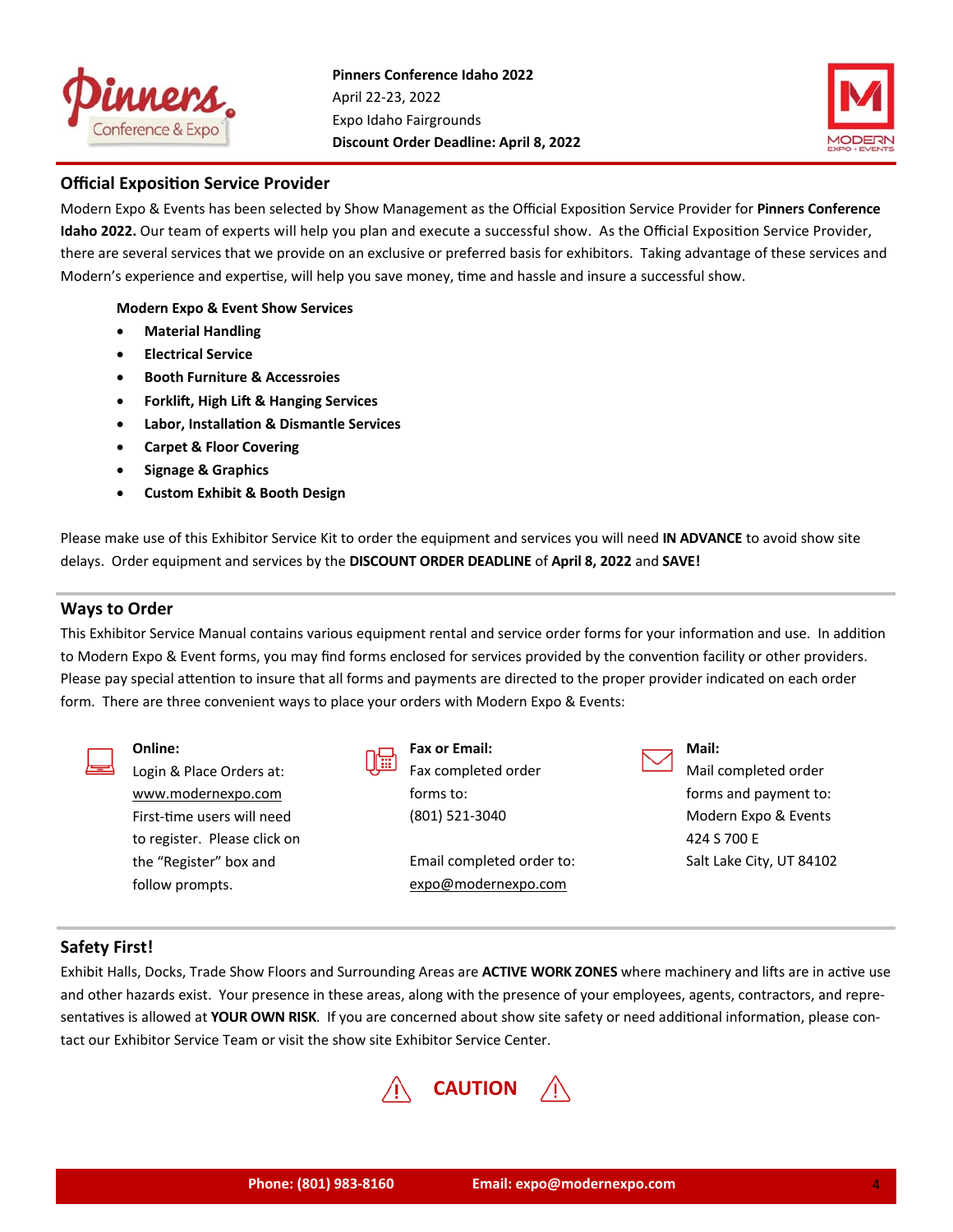



## **Payment Calculation**

Modern Expo & Events requires payment to be re‐ ceived with all orders. Payment may be made by company check drawn on a US bank, credit card, ACH or bank wire transfer. We do not accept per‐ sonal checks.

This calculation is an estimate and may not reflect the balance of charges due on final invoice.

Checks should be made payable to: Modern Expo & Events

(Personal checks are not accepted)

Bank Wire Transfer Information (Domestic) Bank of America, NA ABA# Please call ACT# Please call (*A fee of \$25.00 will be added to each wire transfer*)

Bank Wire Transfer Information (International) Bank of America, NA SWIFT# Please call ACCT# Please call (*A fee of \$25.00 will be added to each wire transfer*)

| <b>SERVICES</b>                          | <b>TOTAL FROM ORDER FORMS</b> |
|------------------------------------------|-------------------------------|
| Standard Furniture-Tables                | \$                            |
| Standard Furniture - Chars & Accessories | \$                            |
| Carpet                                   | \$                            |
| Booth Carpet & Electrical Packages       | \$                            |
| <b>Material Handling</b>                 | \$                            |
| Labor/Forklift/                          | \$                            |
| <b>Booth Cleaning</b>                    | \$                            |
| Floral                                   | \$                            |
| <b>SUB TOTAL:</b>                        | \$                            |
| Idaho Sales Tax 6.00%                    | \$                            |
| <b>TOTAL DUE:</b>                        | \$                            |

 **IMPORTANT:** Please return this completed form with payment to Modern Expo & Events. Email: expo@modernexpo.com. Fax: (801) 521-3040 or order online at www.modern expo.com and click "Exhibitor Order" box in upper left corner.

## **Credit Card AuthorizaƟon**

| This form must be completed and returned regardless of form of final payment. |  |  |                                                                                                                          |                                                                                                                |                                                                                                                                                                                                                                |  |
|-------------------------------------------------------------------------------|--|--|--------------------------------------------------------------------------------------------------------------------------|----------------------------------------------------------------------------------------------------------------|--------------------------------------------------------------------------------------------------------------------------------------------------------------------------------------------------------------------------------|--|
|                                                                               |  |  | Card Type: (2005) Card Type: (2015) Card Type: (2015) Card Type: (2015) Card COMasterCard (2016) American Express (2015) |                                                                                                                |                                                                                                                                                                                                                                |  |
|                                                                               |  |  |                                                                                                                          |                                                                                                                | Card Number: Carl Number: COVID Code: Carl Number: CVV2 Code: CVV2 Code:                                                                                                                                                       |  |
|                                                                               |  |  |                                                                                                                          |                                                                                                                | Card Holder Name: 1990 Card Holder Signature: 1990 Card Holder Signature: 1990 Card Holder Signature: 1990 Card Holder Signature: 1990 Card Holder Signature: 1990 Card Holder Signature: 1990 Card Holder Signature: 1990 Car |  |
|                                                                               |  |  |                                                                                                                          | Card Billing Address: No. 2014 19:30 19:30 19:30 19:30 19:30 19:30 19:30 19:30 19:30 19:30 19:30 19:30 19:30 1 |                                                                                                                                                                                                                                |  |
|                                                                               |  |  |                                                                                                                          |                                                                                                                |                                                                                                                                                                                                                                |  |
|                                                                               |  |  |                                                                                                                          |                                                                                                                | Company Name: 1990 Manual Company Name: 2008 Manual Company Name: 2008 Manual Company Name: 2008 Manual Company Manual Company Manual Company Manual Company of the Company of the Company of the Company of the Company of th |  |
|                                                                               |  |  |                                                                                                                          |                                                                                                                |                                                                                                                                                                                                                                |  |
|                                                                               |  |  |                                                                                                                          |                                                                                                                |                                                                                                                                                                                                                                |  |
|                                                                               |  |  |                                                                                                                          |                                                                                                                |                                                                                                                                                                                                                                |  |
|                                                                               |  |  |                                                                                                                          |                                                                                                                |                                                                                                                                                                                                                                |  |
|                                                                               |  |  |                                                                                                                          |                                                                                                                |                                                                                                                                                                                                                                |  |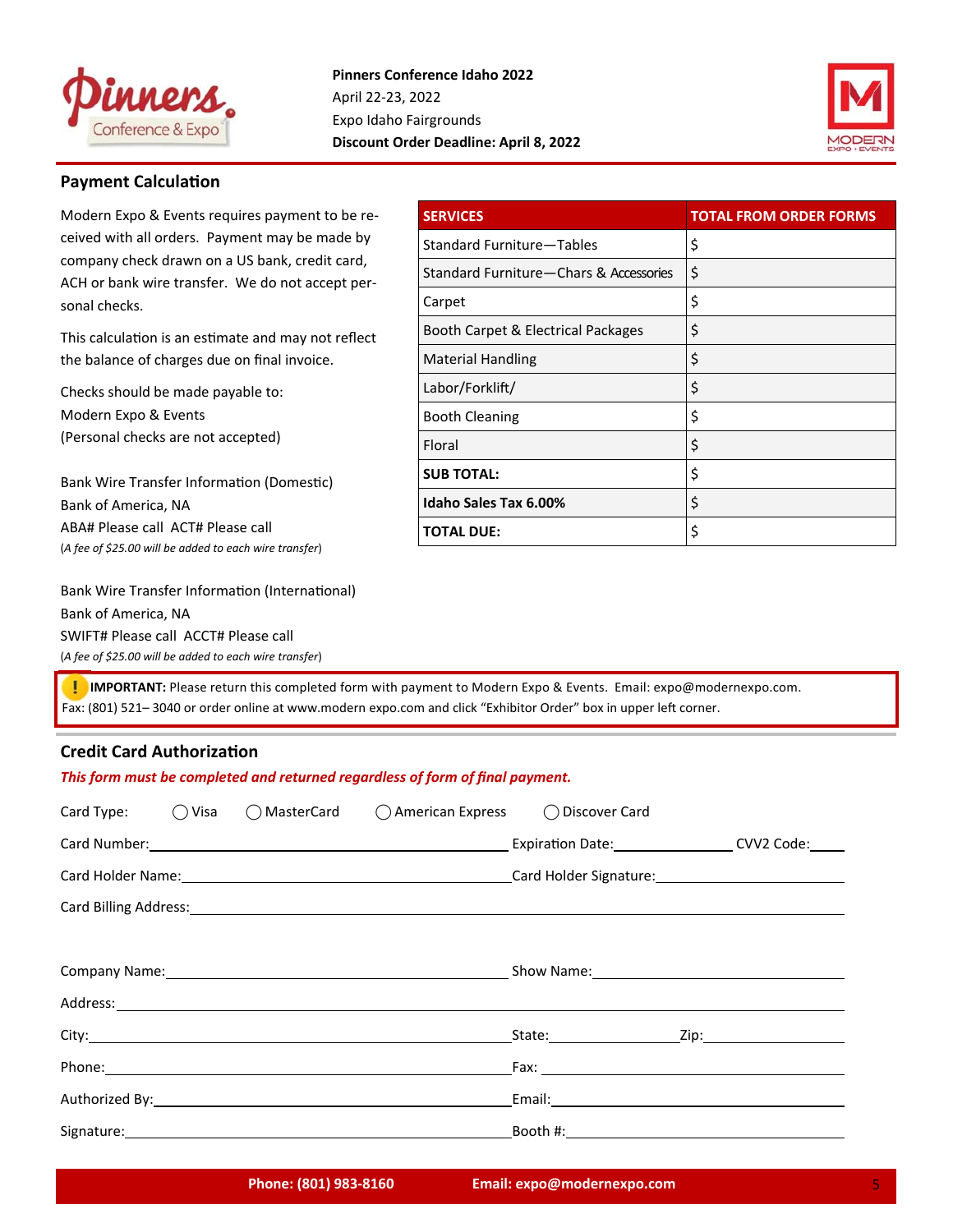



# **Standard Booth Furnishings—Tables**

## **Skirted Tables & Counters**



Skirted Table—Available in 4', 6' and 8' lengths and 30" and 42" (counter) heights.

| <b>ITEM DESCRIPTION</b>             | QTY. |         | <b>DISCOUNT STANDARD</b> | <b>TOTAL</b> |
|-------------------------------------|------|---------|--------------------------|--------------|
| 2' w x 4' l x 30" h Skirted Table   |      | \$75.00 | $$90.00$   \$            |              |
| 2' w x 4' l x 42" h Skirted Counter |      | \$80.00 | $$96.00$ $$$             |              |
| 2' w x 6' l x 30" h Skirted Table   |      | \$80.00 | $$96.00$ $$$             |              |
| 2' w x 6' Lx 42" h Skirted Counter  |      | \$85.00 | $$102.00$ S              |              |
| 2' w x 8' l x 30" h Skirted Table   |      | \$85.00 | $$102.00$   \$           |              |
| 2' w x 8'   x 42" h Skirted Counter |      | \$90.00 | $$108.00$ S              |              |
| Skirt 4th side 30" h Table          |      | \$36.00 | $$43.00$ S               |              |
| Skirt 4th side 42" h Counter        |      | \$36.00 | $$43.00$   \$            |              |
| Skirt Color                         |      |         |                          |              |



## **Unfinished Tables & Counters**



## **30" Round Cocktail Tables**





Avail. White or Black

Unfinished Spandex Cover



Poly Linen Avail. In wide array of colors.

| <b>ITEM DESCRIPTION</b>                | QTY. |         | <b>DISCOUNT STANDARD</b> | <b>TOTAL</b> |
|----------------------------------------|------|---------|--------------------------|--------------|
| 2' w x 4' l x 30" h Unfinished Table   |      | \$40.00 | $$48.00$   \$            |              |
| 2' w x 4' l x 42" h Unfinished Counter |      | \$45.00 | $$54.00$ $$$             |              |
| 2' w x 6' l x 30" h Unfinished Table   |      | \$45.00 | $$54.00$   \$            |              |
| 2' w x 6' l x 42" h Unfinished Counter |      | \$50.00 | $$60.00$   \$            |              |
| 2' w x 8' l x 30" h Unfinished Table   |      | \$50.00 | $$60.00$   \$            |              |
| 2' w x 8' l x 42" h Unfinished Counter |      | \$55.00 | $$66.00$ $$$             |              |

| <b>ITEM DESCRIPTION</b>            | QTY. | DISCOUNT STANDARD |              | TOTAL |
|------------------------------------|------|-------------------|--------------|-------|
| 30" diam. x 30" h Cocktail Table   |      | \$60.00           | $$72.00$ $$$ |       |
| 30" diam. x 40" h High Boy Table   |      | \$6.00            | $$72.00$ $$$ |       |
| Spandex Linen White/Black (circle) |      | \$75.00           | $$95.00$ $$$ |       |
| Poly Linen (Color:                 |      | \$30.00           | \$40.00      |       |



Company Name: Booth #: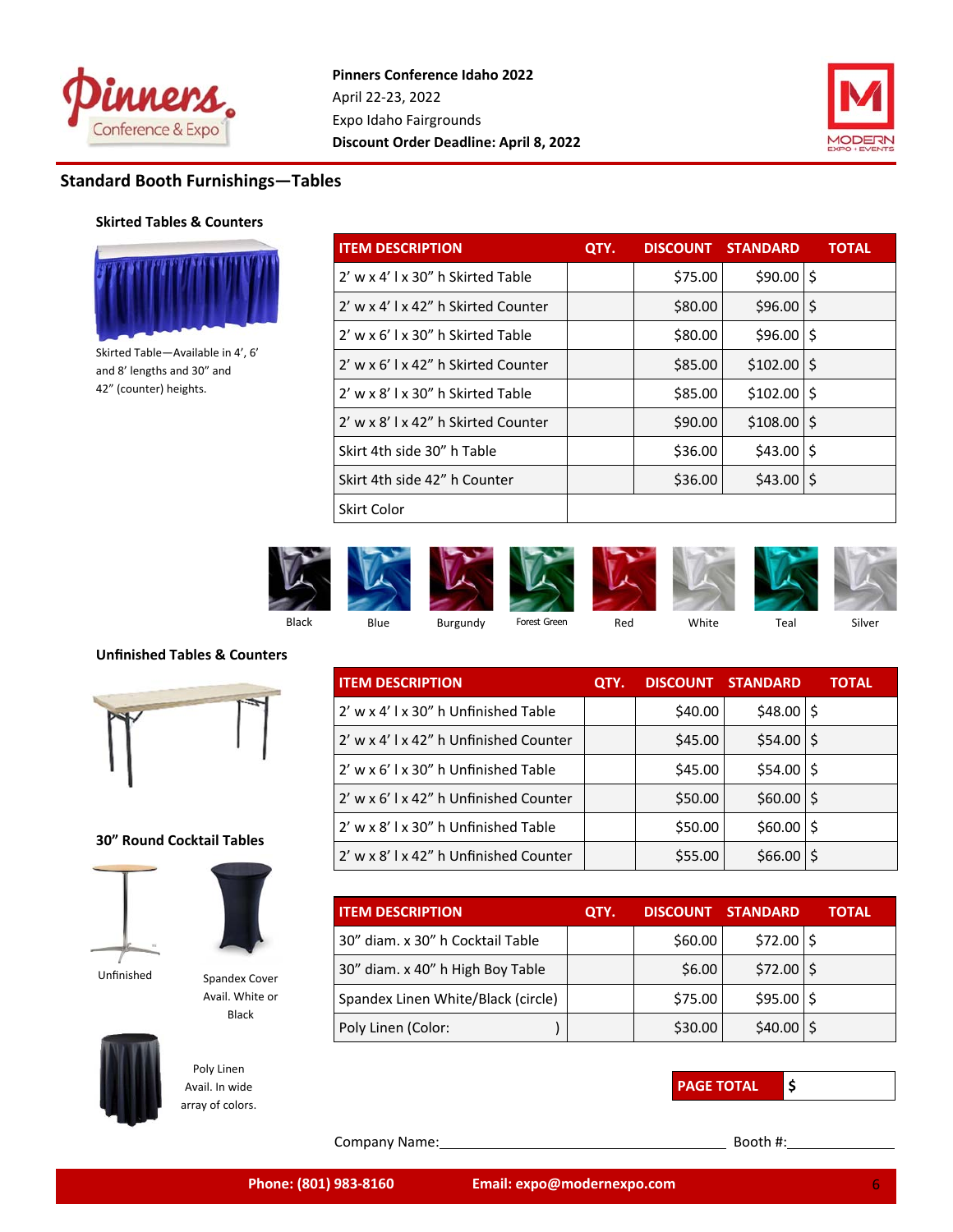



## **Standard Booth Furnishings—Chairs & Display Accessories**

## **Chairs & Stools**



| <b>ITEM DESCRIPTION</b>            | OTY. | <b>DISCOUNT</b> | <b>STANDARD</b> | TOTAL |
|------------------------------------|------|-----------------|-----------------|-------|
| <b>Folding Chair</b>               |      | \$10.00         | $$12.00$ $$$    |       |
| Padded Side Chair, Gray Upholstery |      | \$48.00         | $$57.00$ $$$    |       |
| Padded Arm Chair, Gray Upholstery  |      | \$48.00         | $$57.00$ $$$    |       |
| Padded Stool, Gray Upholstery      |      | \$61.00         | $$73.00$ S      |       |





Padded Stool

## **Display Accessories**





Sign Card Holder

Floor Standing Easel









Chrome Stanchion Retractable Belt Stanchion





Company Name: Booth #:

**Display Cases** 





**ITEM DESCRIPTION QTY. DISCOUNT STANDARD TOTAL**  Full Vision Showcase 6' w x 20" d  $\left| \right|$  \$400.00  $\left| \right|$  \$600.00  $\left| \right|$ \$600.00  $\left| \right|$ \$ Quarter Vision Showcase 6' w x 20" d  $\left| \right|$  \$400.00  $\left|$  \$600.00  $\right|$  \$ Showcase Door Lock  $\vert$   $\vert$   $\vert$  \$26.00  $\vert$  \$35.00  $\vert$  \$

| <b>ITEM DESCRIPTION</b>            | QTY. | <b>DISCOUNT</b> | <b>STANDARD</b> | <b>TOTAL</b> |
|------------------------------------|------|-----------------|-----------------|--------------|
| Sign Card Holder, Chrome 22" x 28" |      | \$60.00         | $$72.00$ $$$    |              |
| Floor Standing Easel, Aluminum     |      | \$30.00         | $$36.00$ $$$    |              |
| Single Rolling Chrome Rack         |      | \$41.00         | \$52.00         | \$           |
| Double Rolling Chrome Rack         |      | \$80.00         | \$96.00         | ۱\$          |
| Chrome Stanchion, each             |      | \$32.00         | $$40.00$   \$   |              |
| Red Velvet Rope, each              |      | \$12.00         | $$15.00$ $$$    |              |
| Retractable Belt Stanchion         |      | \$42.00         | $$50.00$   \$   |              |
| Poster Board 4' x 8'               |      | \$124.00        | \$148.00        | ۱\$          |
| Literature Rack                    |      | \$150.00        | \$180.00        | \$           |
| Wastebasket                        |      | \$13.00         | \$15.00         | \$           |

**PAGE TOTAL \$** 

**7777X277**  7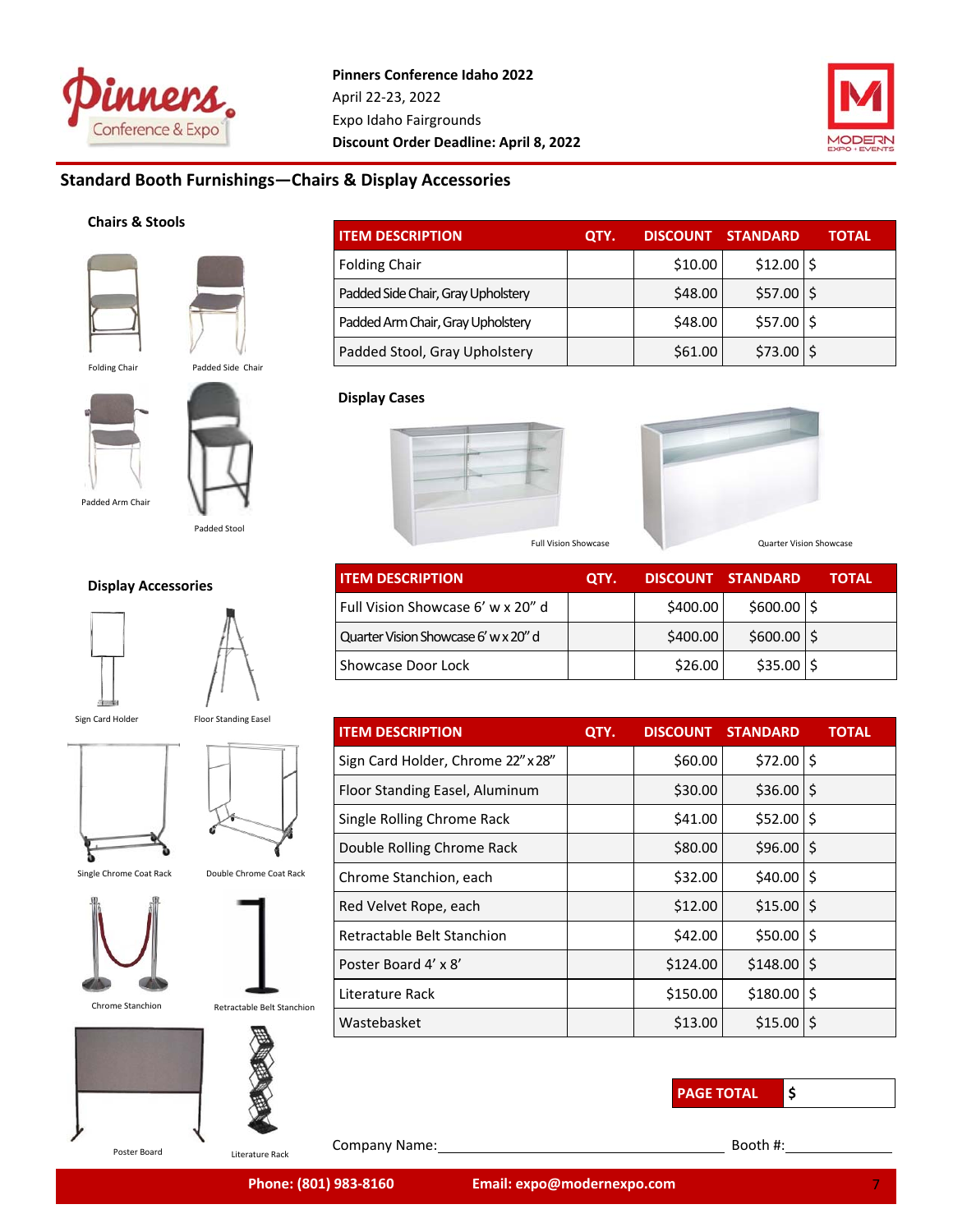



## **Carpet**

Modern Expo & Events offers a wide range of attractive, hassle-free options to enhance the look of your booth space.

## **Standard Booth Carpet**

- 100% Recyclable nylon fiber
- 12 oz. twisted fiber cut pile
- Available in standard, pre-cut sizes or in custom, cut-to-order sizes



## **Premium Booth Carpet**

- 100% Recyclable nylon fiber
- 18 oz. twisted fiber cut pile
- Available in custom, cut-to-order sizes
- Premium Booth Carpet must be ordered by Discount Order Deadline to insure availability.



**Blue Sapphire Navy** 

| <b>ITEM DESCRIPTION</b>                      | QTY. | <b>DISCOUNT</b>                         | <b>STANDARD</b> | TOTAL |
|----------------------------------------------|------|-----------------------------------------|-----------------|-------|
| 10' x 10' Standard Booth Carpet              |      | \$90.00                                 | $$108.00$ $$$   |       |
| 10' x 20' Standard Booth Carpet              |      | \$180.00                                | \$216.00        | I\$   |
| 10' x 30' Standard Booth Carpet              |      | \$270.00                                | $$324.00$ $$$   |       |
| Calculate Square Feet = Width $X$ Length     |      | $\mathcal{L} = \mathcal{L} \mathcal{L}$ | Total Sq. Ft.   |       |
| Standard Carpet Custom Cut Per Sg. Ft.       |      | \$2.00                                  | $$2.50$ \$      |       |
| Color:                                       |      |                                         |                 |       |
| Plush Carpet Custom Cut Per Sg. Ft.          |      | \$3.50                                  | $$4.65$ $$$     |       |
| Color:                                       |      |                                         |                 |       |
| Carpet Padding Per Sq. Ft.                   |      | \$1.00                                  | $$1.35$ \$      |       |
| Protective Plastic Film Covering Per Sq. Ft. |      | \$0.50                                  | \$0.75          | 1\$   |
|                                              |      |                                         |                 |       |

**IMPORTANT:** The Exhibit Hall is not carpeted. Show Management requires that all exhibitor booths have appropriate floor covering.

**PAGE TOTAL \$**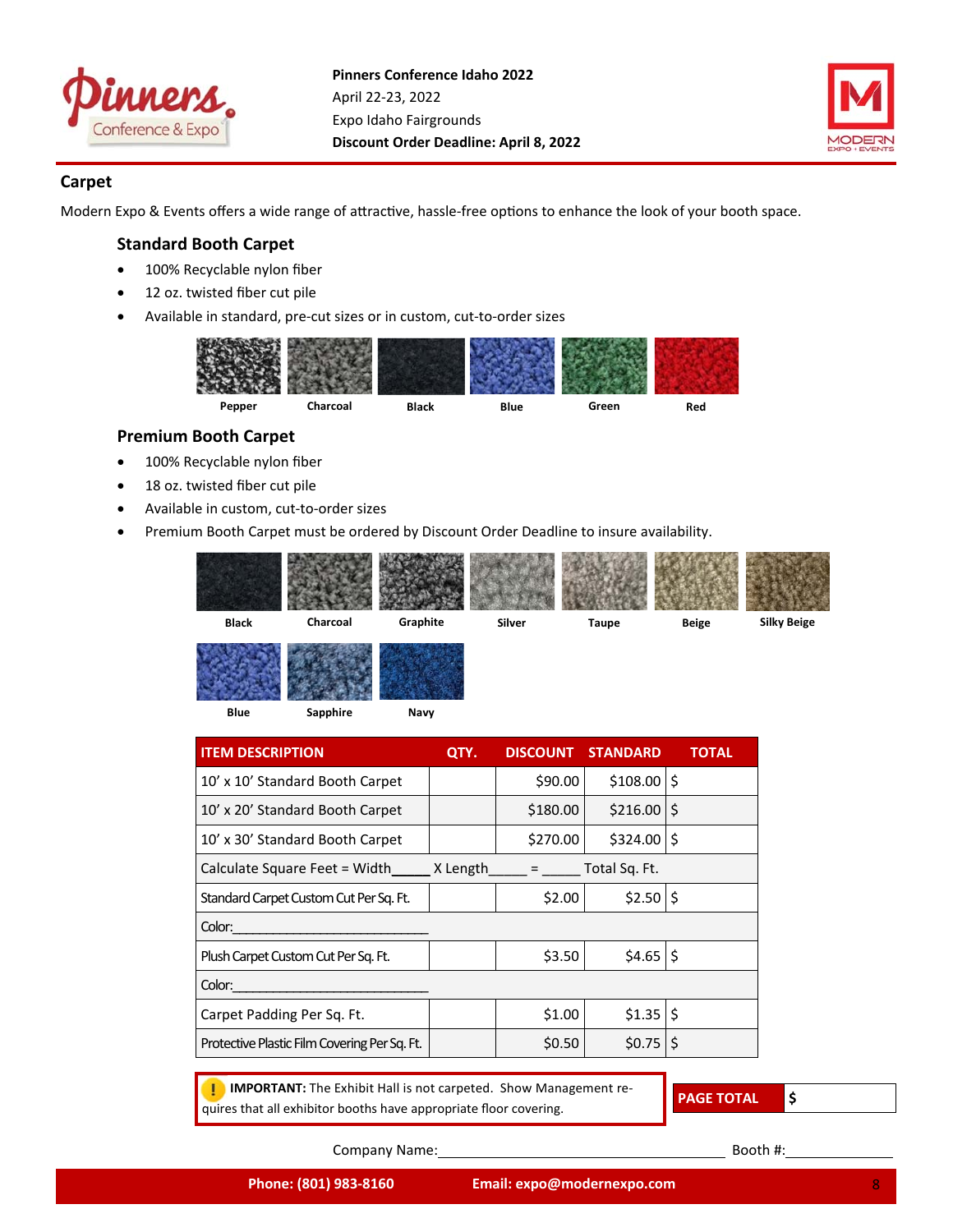



## **Material Handling Estimate**

Crated, boxed, or skidded materials will be received at the Modern Expo & Events warehouse up to 30 days in advance of show, and one day before exhibitor move in for show site shipments. Please make note of Advance and Show Site receiving dates listed in the Quick Facts section of this Service Manual.

Materials will be delivered to respective booths. Any materials received without a form of payment attached for Material Handling will be held until payment is made.



Empty containers, with Empty/Storage labels, will be removed and stored until the end of the show. At that time, they will be returned to the original booth. Exhibitors are responsible for obtaining Empty/Storage labels from the Exhibitor Service Desk and affixing them to containers.



Once materials are prepared for shipment, and the Modern Expo & Events Bill of Lading is filled out, they will be taken to the dock and loaded onto designated carriers.

| <b>IMPORTANT: Please refer to the Material</b><br>Handling Instructions page for DEFINITIONS and<br>INSTRUCTIONS to properly calculate your Esti-<br>mated Material Handling charges | <b>CRATED or SKID LOADED MATERIALS</b>                                                             | Per CWT*          |                    |  |  |  |
|--------------------------------------------------------------------------------------------------------------------------------------------------------------------------------------|----------------------------------------------------------------------------------------------------|-------------------|--------------------|--|--|--|
|                                                                                                                                                                                      |                                                                                                    |                   |                    |  |  |  |
|                                                                                                                                                                                      |                                                                                                    |                   | <b>MIN. CHARGE</b> |  |  |  |
|                                                                                                                                                                                      | On-time                                                                                            | \$69.00           | \$138.00           |  |  |  |
|                                                                                                                                                                                      | <b>Off- target</b> (+25% surcharge)                                                                | \$90.00           | \$180.00           |  |  |  |
| <b>IMPORTANT:</b> Exhibitors are allowed to                                                                                                                                          | Calculation Formula: ___________ lbs. / 100 = CWT. __________CWT x RATE = Est. Material Handling   |                   |                    |  |  |  |
| HAND CARRY materials to their booth space.                                                                                                                                           | Weights should be rounded to nearest 100 lbs. Minimum charge = 200 lbs.                            |                   |                    |  |  |  |
| The use of wheeled dollies, carts, trollies, pallet                                                                                                                                  |                                                                                                    |                   |                    |  |  |  |
| jacks, etc. is strictly prohibited. Cart service is                                                                                                                                  | <b>DIRECT SHIPMENTS TO SHOW SITE</b>                                                               |                   |                    |  |  |  |
| available for exhibitors that require assistance in                                                                                                                                  | <b>CRATED or SKID LOADED MATERIALS</b>                                                             |                   |                    |  |  |  |
| moving their materials. Please visit the Service                                                                                                                                     |                                                                                                    | Per CWT*          | <b>MIN. CHARGE</b> |  |  |  |
| Desk for assistance.                                                                                                                                                                 | On-time                                                                                            | \$58.00           | \$166.00           |  |  |  |
| Ţ.<br><b>IMPORTANT:</b> Exhibitors are allowed to                                                                                                                                    | <b>Off- target</b> (+25% surcharge)                                                                | \$76.00           | \$152.00           |  |  |  |
| transport their materials via PRIVATELY OPERAT-                                                                                                                                      | Calculation Formula: _____________ lbs. / 100 = CWT. __________CWT x RATE = Est. Material Handling |                   |                    |  |  |  |
| ED VEHICLES(POV). POV's include private se-                                                                                                                                          | Weights should be rounded to nearest 100 lbs. Minimum charge = 200 lbs.                            |                   |                    |  |  |  |
| dans, mini vans, SUVs, or pick-up trucks. Any                                                                                                                                        |                                                                                                    |                   |                    |  |  |  |
| other vehicle is considered a COMMERCIAL VEHI-                                                                                                                                       | <b>SHIPMENTS REQUIRING SPECIAL HANDLING</b>                                                        |                   |                    |  |  |  |
| CLE and is subject to MATERIAL HANDLING                                                                                                                                              | UNCRATED, UNBOXED, RACKED, SHRINKWRAPPED                                                           |                   |                    |  |  |  |
| charges.                                                                                                                                                                             | <b>BAGGED, STACKED or HEAVY MACHINERY</b>                                                          | Per CWT*          | <b>MIN. CHARGE</b> |  |  |  |
|                                                                                                                                                                                      | On-time                                                                                            | \$80.00           | \$160.00           |  |  |  |
|                                                                                                                                                                                      | <b>Off- target</b> (+25% surcharge)                                                                | \$103.00          | \$206.00           |  |  |  |
|                                                                                                                                                                                      | Calculation Formula: Ibs. / 100 = CWT. CWT x RATE = Est. Material Handling                         |                   |                    |  |  |  |
|                                                                                                                                                                                      | Weights should be rounded to nearest 100 lbs. Minimum charge = 200 lbs.                            |                   |                    |  |  |  |
|                                                                                                                                                                                      | <b>SMALL PACKAGE SHIPMENTS</b>                                                                     |                   |                    |  |  |  |
|                                                                                                                                                                                      | <b>CARTONS, ENVELOPES, EXPRESS SHIPMENTS, ETC.</b>                                                 |                   |                    |  |  |  |
|                                                                                                                                                                                      | Max. weight 50 lbs. and/or 3 packages per shipment.                                                | <b>FIRST PKG.</b> | ADD'L. PKG. (EA)   |  |  |  |
|                                                                                                                                                                                      | On-time                                                                                            | \$50.00           | \$35.00            |  |  |  |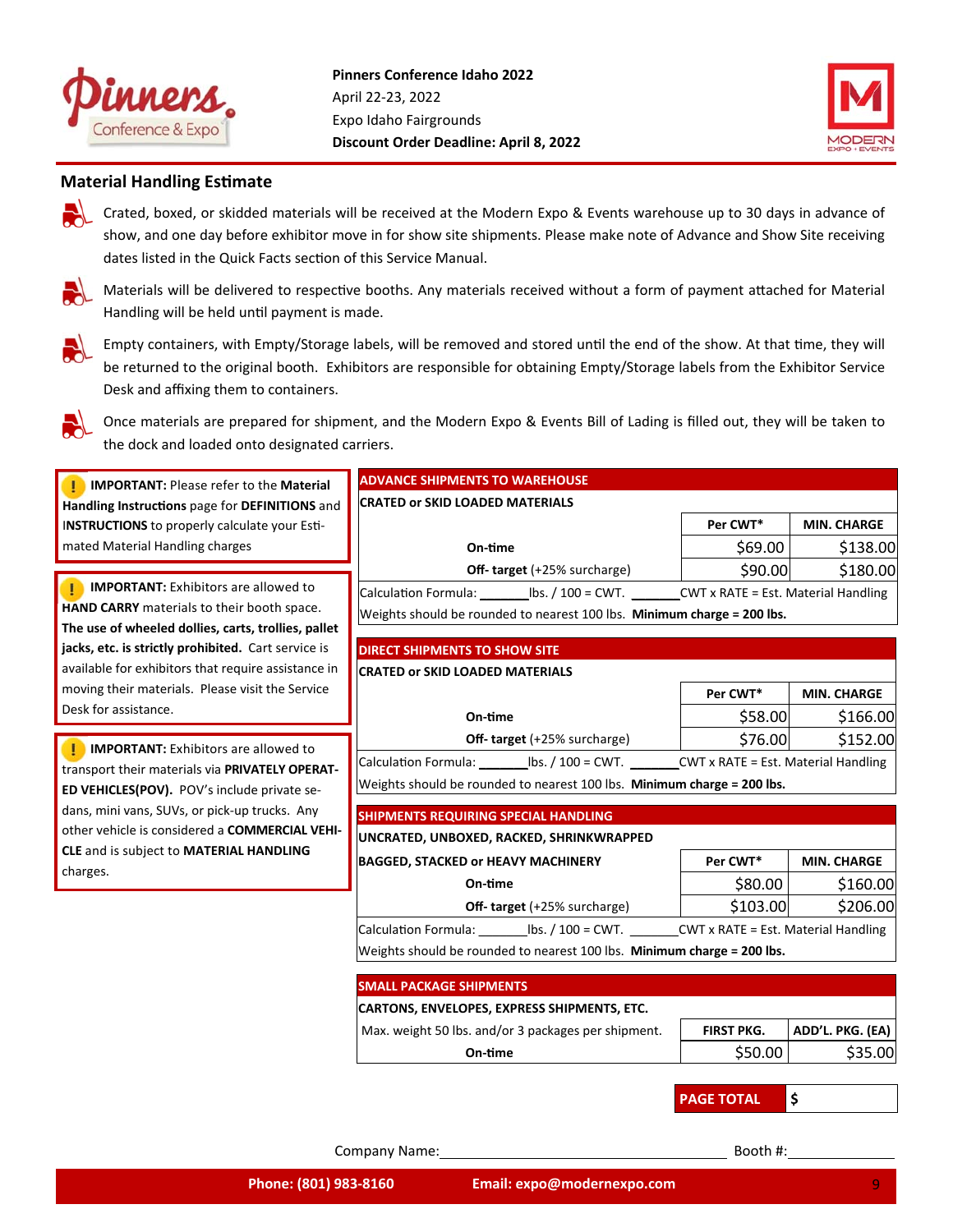



## **Material Handling Instructions**

#### **How to Ship to Advance Warehouse & Direct to Show Site:**

- Remove all old shipping and empty storage labels from items to be shipped.
- Fill out and attach enclosed Advance to Warehouse or Direct to Show Site labels included (or exhibitor generated facsimilies containg all pertinent information).
- Take the time to insure that your shipments are properly packed and packaged. ME&E is not responsible for goods damaged in shipping (see Terms & CondiƟons).
- Choose a carrier with trade show experience and schedule a pick‐up of your shipment. Confirm that your selected carrier is able to meet the ship‐ ping and receiving deadlines for your show.
- Do not send blanket wrapped or uncrated shipments to the Advance Warehouse. Ship these items directly to Show Site.
- **•** Consign all DOMESTIC shipments to Modern Expo & Events.
- Complete and submit enclosed Material Handling Estimate form.
- A properly filled out Bill of Lading must accompany all shipments. Certified weight tickets must accompany all shipments.
- Confirm receipt of your shipment (advance shipments only) with the ME&E team before travelling to show site.
- For INTERNATIONAL shipments, or for other Material Handling questions, please contact our Exhibitor Service team at (801) 983-8102 or expo@modernexpo.com.

#### **Benefits of Advance Shipping to Warehouse:**

- Storage of materials for up to 30 days prior to your show.
- Delivery of materials directly to your booth space prior to your scheduled move-in time.
- Convention centers, hotels and other event facilities may not have the capability to receive and store your shipments prior to your show dates.

Freight Carriers: Select a carrier with trade show experience. Be sure to give your carrier specific instructions, including dates and times when shipments must be delivered and picked up. Delivery and pick-up times for trade shows often fall outside of "normal" hours, so make sure your carrier is capable of meeting target dates and times.

Estimating Material Handling Charges: Material Handling charges are based on the weight of the shipment. Shipments are billed in 100 lb. incerments (CWT), rounded up to the nearest 100 lbs. There is a minimum charge of 200 lbs. (2CWT) on many shipments. Please refer to the Material Handling Estimate page for pricing details. ME&E cannot and will not accept collect or COD shipments. Crated and uncrated shipments must be separated on individual Bills of Lading with separate weight tickets. Failure to separate crated and uncrated shipments will result in the entire shipment being classified as Special Handling and charge as such.

#### **DEFINITIONS:**

Crated Materials are materials that are skidded, crated or in any type of container that can be unloaded at dock level with no additional handling required. **Uncrated/Special Handling Materials** are materials that are loose, shrink or pad wrapped, bagged, not skidded or that cannot be unloaded at dock level without additional handling.

Small Package Shipments are cartons or envelopes received without documentation (usually via carries such as UPS, FedEx, etc.). Maximum weight is 50 lbs. per shipment, per delivery. Maximum of three (3) packages per shipment. All shipments received via air carrier or air freight forwarders that do not fall under the Small Package category, or that include more than 3 packages per shipment, may be subject to Special Handling charges.

Transportation Surcharge is charged for shipments that are delivered or picked up "off target" our outside of designated freight delivery and pickup times and dates. See Quick Facts page for designated delivery dates for your show.

**Outbound Freight Only** is freight handled only at the close of the show. Material Handling fees for Outbound Only shipments include moving materials from your booth space to the dock and loading on your designated carrier.

Machinery Labor and Equipment: Labor and equipment used for uncrating, un-skidding, positioning, leveling installing, dismantling, re-crating and re-skidding must be ordered separately. See the Forklift and Labor forms to order these services.

**Storing Empty Containers:** Properly labeled empty shipping containers will be removed from your booth space and stored. They will be returned to you as quickly as possible following the close of the show. Depending on the size of the show, it can take between two and twelve hours to return all empty containers. Please plan accordingly. Empty/Storage labels are available from the Exhibitor Service Desk and must be filled out and attached to your containers when they are ready to be removed. Do not store any material or equipment that you need to access during the show in a container with and Empty/Storage label. If you need to access your container, obtain Accessible Storage labels from the Exhibitor Service Desk. Accessible storage fees may apply. Empty crate storage may not be secure.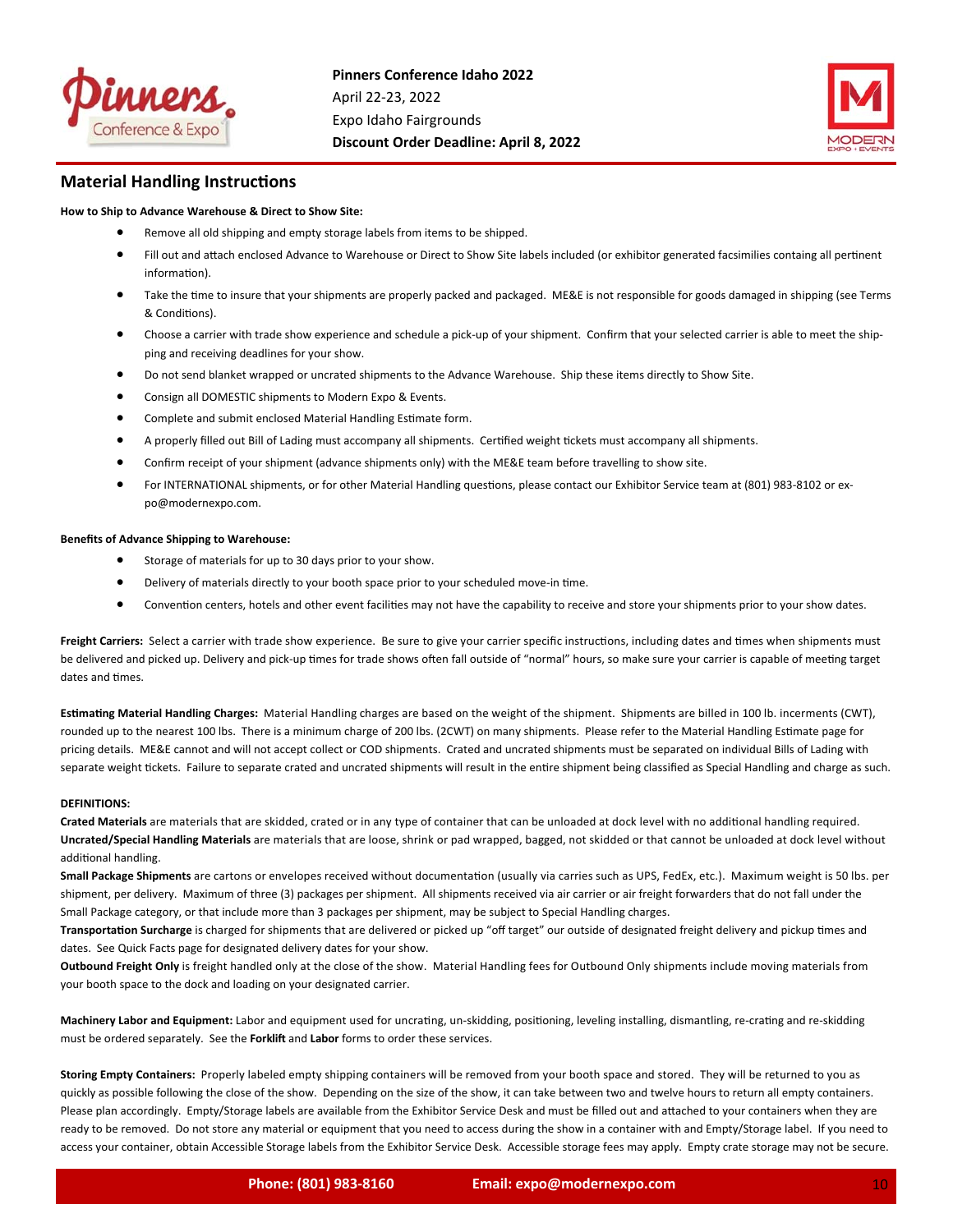



## **Material Handling Instructions**

**Outbound Shipments:**  Each outbound shipment must have a completed ME&E Bill of Lading accompanying the shipment. Bills of Lading are available at the ME&E Exhibitor Service Desk. Exhibitors will need to make their own arrangement for pick-up with their designated freight carrier. An exhibitor representative should remain on-site to insure that your shipment is picked up as planned. Any shipments that remain on show site past the outbound shipping deadline will be forced out on ME&E's carrier of choice at the exhibitors sole expense. ME&E does not provide carrier shipping label

End-of-Show Outbound Shipping Instructions:

- Exhibitors are responsible for providing pre-printed labels for their outbound shipments. If you do not have pre-printed labels, you can create them online on the website of your designated carrier. Print the labels and place them on all containers in your shipment.
- Schedule pick-up with your designated carrier. This includes small package services such as UPS, FedEx, as well as larger freight carriers such as YRC, UPS Freight, etc. If you do not have a preferred carrier, we can re-route your shipment via our preferred carrier, YRC Freight. You are responsible for all shipping charges.
- Fill out a ME&E Bill of Lading. Please make sure to make a selection in the designated are of the Bill of Lading that lets us know what you would like us to do with your shipment if your carrier fails to pick it up.
- Once you have filled out your Bill of Lading, scheduled pick‐up with your carrier, and properly packaged your materials, leave your boxes in the center of your booth space and return the Bill of Lading to the Exhibitor Service Desk. This lets us know your shipment is ready for pick‐up and we will then retrieve your shipment, move it to the dock and load it onto your designated carrier when they arrive.

## **SPECIAL HANDLING EXAMPLES**





Side Loading Uncrated or Loose Items Stacked or Cubed Out MulƟple Shipments



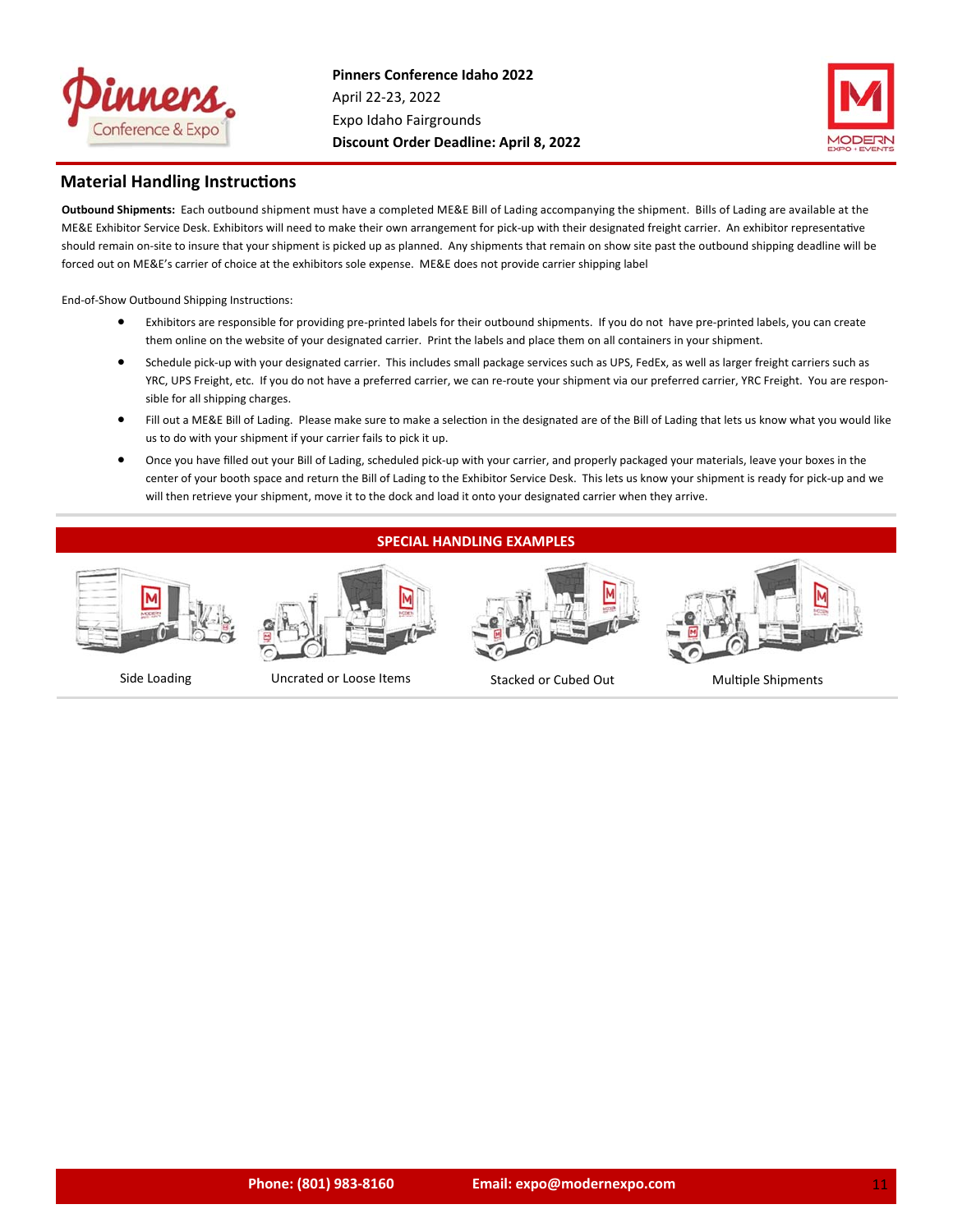



## **Advance to Warehouse Shipping Labels**

| <b>PIIC</b>                 | <b>EXHIBIT MATERIAL PLEASE RUSH TO:</b>               |  |
|-----------------------------|-------------------------------------------------------|--|
|                             | <b>Exhibitor Name</b><br>Booth#                       |  |
| <b>HEISLAM OL</b>           | <b>PINNERS IDAHO 2022</b>                             |  |
|                             | <b>Modern Expo &amp; Events</b>                       |  |
|                             | 3370 W 500 S                                          |  |
|                             | Salt Lake City, UT 84104                              |  |
| <b>ADVANCE</b>              |                                                       |  |
|                             | DELIVERY DEADLINE FEES MAY APPLY AFTER April 18, 2022 |  |
|                             |                                                       |  |
|                             | <b>EXHIBIT MATERIAL PLEASE RUSH TO:</b>               |  |
|                             | <b>Exhibitor Name</b><br>Booth #                      |  |
| <b>ADVANCE TO WAREHOUSI</b> | <b>PINNERS IDAHO 2022</b>                             |  |
|                             | <b>Modern Expo &amp; Events</b>                       |  |
|                             | 3370 W 500 S                                          |  |
|                             | Salt Lake City, UT 84104                              |  |
|                             |                                                       |  |
|                             | DELIVERY DEADLINE FEES MAY APPLY AFTER April 18, 2022 |  |

**I** IMPORTANT: Affix at least one label to each container. Make copies if additional labels are needed. **Hazardous materials will not be accepted at Advance Warehouse.**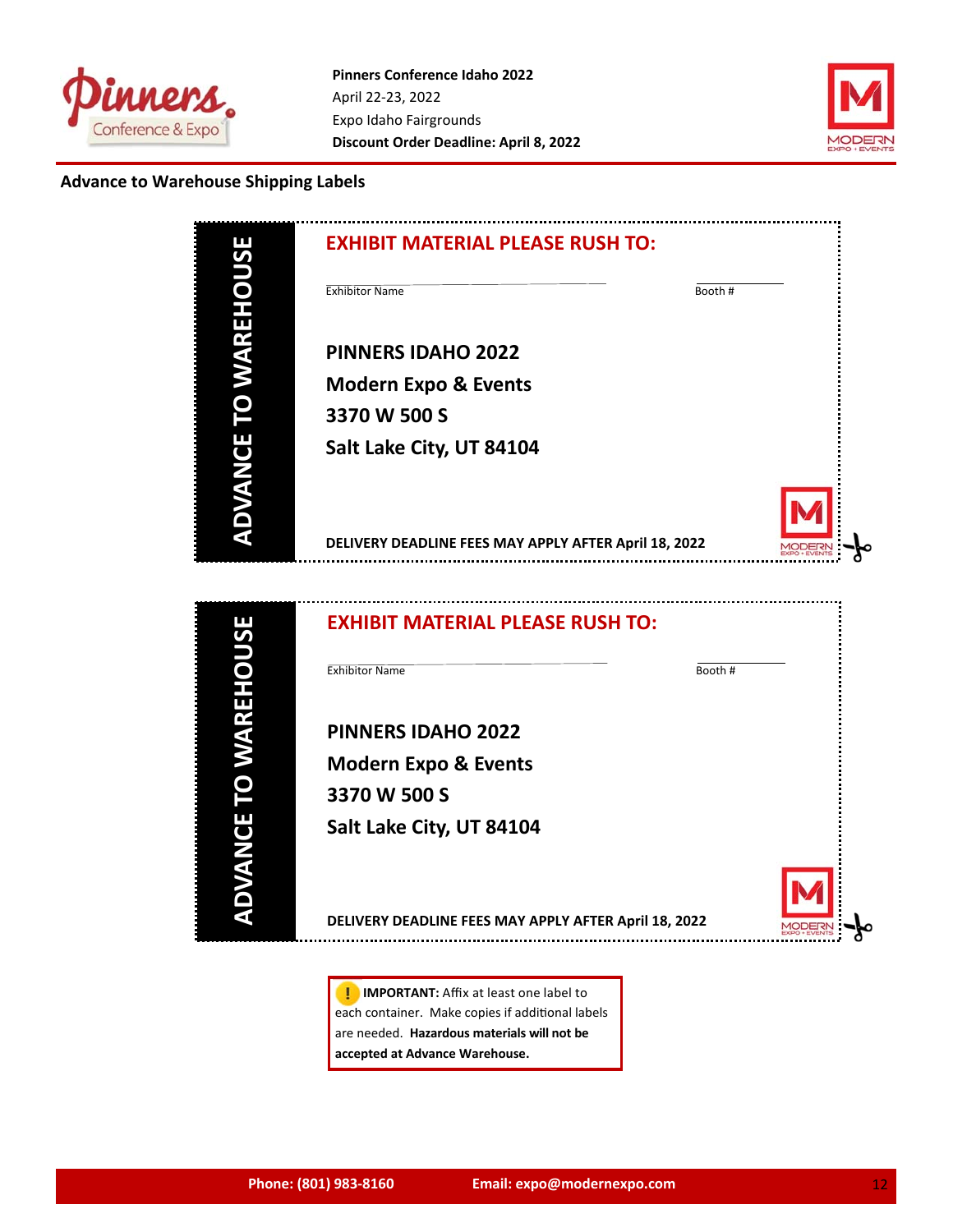



## **Direct to Show Site Shipping Labels**

|             | <b>EXHIBIT MATERIAL PLEASE RUSH TO:</b> |         |
|-------------|-----------------------------------------|---------|
| <b>ILIS</b> | <b>Exhibitor Name</b>                   | Booth # |
| <b>WOHS</b> | <b>PINNERS IDAHO 2022</b>               |         |
|             | C/O Modern Expo & Events                |         |
|             | <b>Expo Idaho Fairgrounds</b>           |         |
|             | 5610 N. Glenwood St.                    |         |
| RF          | Garden City, ID 83714                   |         |
|             |                                         |         |
|             | DO NOT DELIVER PRIOR TO April 20, 2022  |         |



**I** IMPORTANT: Affix at least one label to each container. Make copies if additional labesl are needed. **Hazardous materials will not be accepted at Show Site.**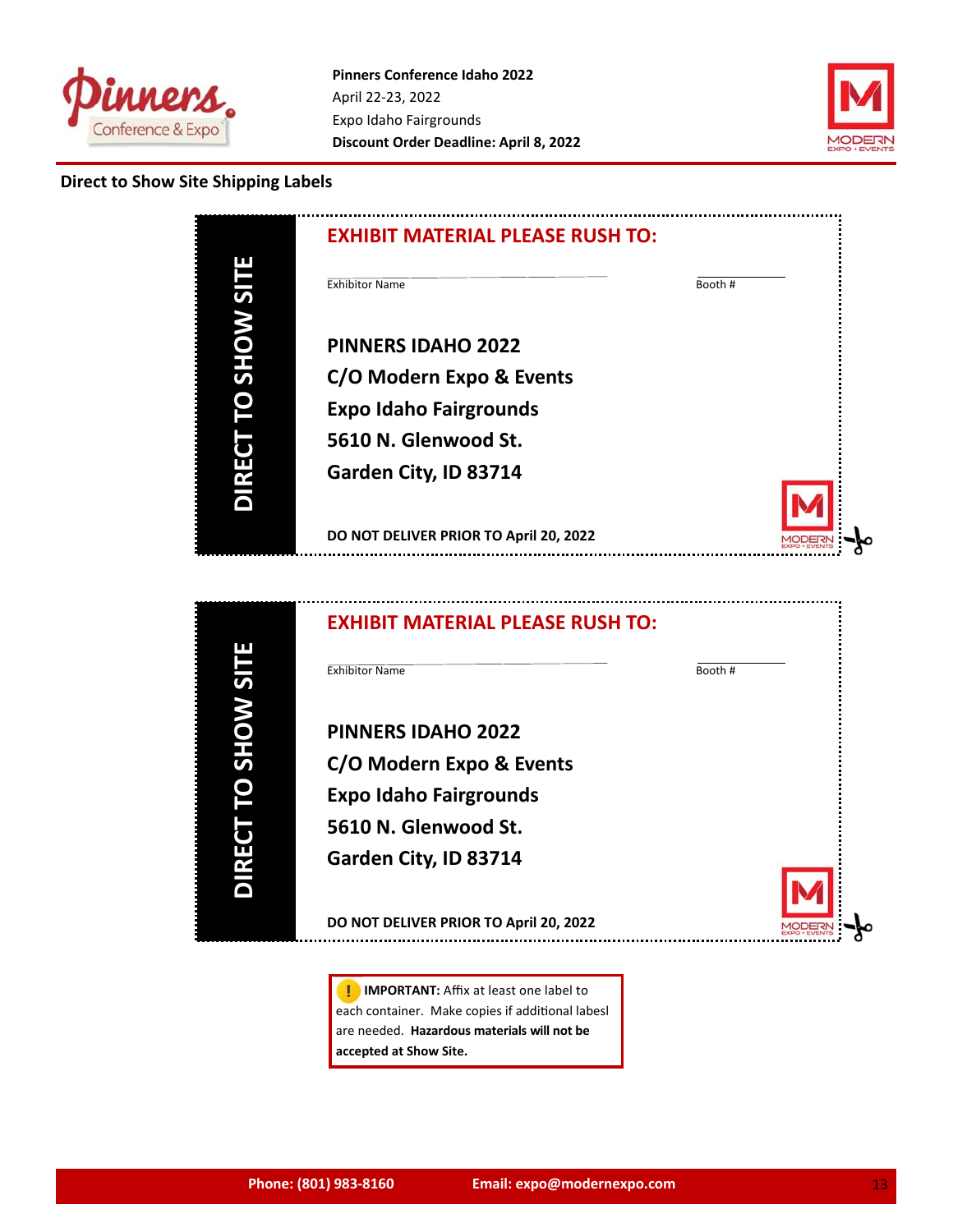



## **Cart Service & Use of Mechanical Lifts**

**Cart Service is offered to exhibitors arriving in Privately Operated Vehicles (POV)** that have small items that need to be moved from the dock to their booth space. Cart Service is intended for single trip use only. It is not intended as a method for moving large quantities of merchandise. All items must fit on a cart that is approximately  $3' \le x 4'$  l in size. If your items are too large or too numerous to be moved with Cart Service, you may order labor and forklift service to move your items.

Cart Service includes the assistance of a laborer to help you load and unload your items from the cart and transport that cart to your booth space.



Cart Service is priced and billed in trip increments. A trip consists of one trip from dock to booth. Please select the quantity of trip segments that works best for you.

Exhibitors must present themselves at the Exhibitor Service Desk to initiate Cart Service.



| <b>CART SERVICE</b>                                                            |      |               |              |  |  |  |  |  |
|--------------------------------------------------------------------------------|------|---------------|--------------|--|--|--|--|--|
| <b>ITEM DESCRIPTION</b>                                                        | OTY. | <b>RATE</b>   | <b>TOTAL</b> |  |  |  |  |  |
| <b>Install Cart Service</b>                                                    |      | \$20.00       |              |  |  |  |  |  |
| Dismantle Cart Service                                                         |      | \$55.00       |              |  |  |  |  |  |
|                                                                                |      | <b>TOTAL:</b> |              |  |  |  |  |  |
| *Cart Service is billed in 30 min. increments. Price is per 30 min. increment. |      |               |              |  |  |  |  |  |

**IMPORTANT:** Exhibitors are allowed to HAND CARRY materials to their booth space. The use of **wheeled dollies, carts, trollies, pallet jacks, etc. by exhibitors is strictly prohibited.**

 **IMPORTANT:** Exhibitors are allowed to transport their materials via **PRIVATELY OPERATED VEHI‐ CLES(POV).** POV's include private sedans, mini vans, SUVs, or pick‐up trucks. Any other vehicle is consid‐ ered a **COMMERCIAL VEHICLE** and is subject to **MATERIAL HANDLING** charges.



**IMPORTANT:** Exhibitors are prohibited for using or borrowing Modern Expo & Events equipment without their express permission. All electric scooters, man movers or flat carts are prohibited except for use by Show Management, Facility and Modern Expo & Events.

## **PAGE TOTAL \$**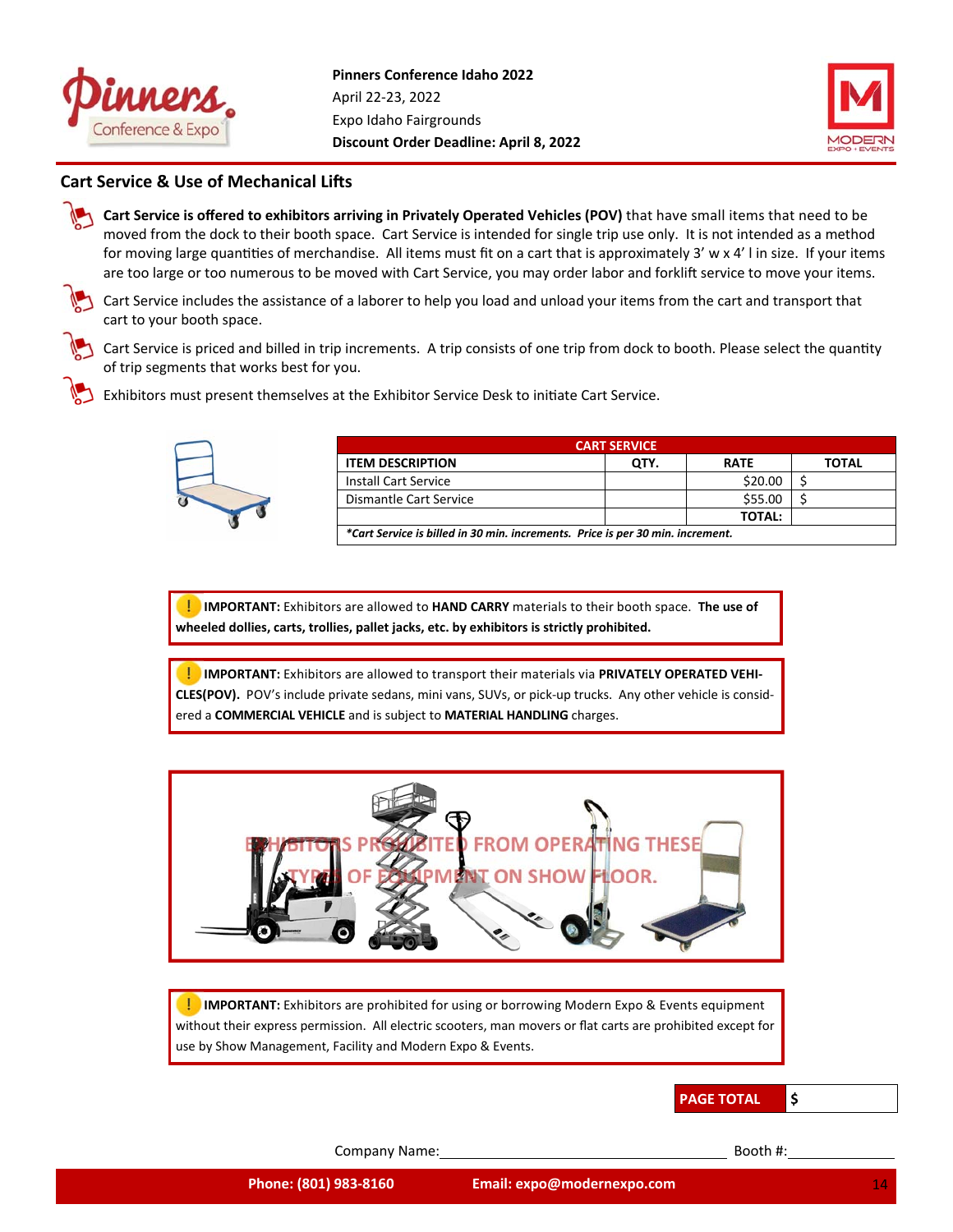



## **Skilled Labor Services**

X

X

| <b>LABOR RATES AND HOURS</b> |                 |                 |                                                                                           |  |  |  |  |  |
|------------------------------|-----------------|-----------------|-------------------------------------------------------------------------------------------|--|--|--|--|--|
| <b>Description</b>           | <b>DISCOUNT</b> | <b>STANDARD</b> | <b>Hours</b>                                                                              |  |  |  |  |  |
| Straight Time per man hour   | \$95.00         |                 | \$119.00   M - F 8:00 AM to 5:00 PM                                                       |  |  |  |  |  |
| Overtime per man hour        | \$143.00        |                 | \$179.00   M - F 6:00 AM to 8:00 AM and 5:00 PM to 10:00 PM and All<br>Hours on Saturdays |  |  |  |  |  |
| Double Time per man hour     | \$190.00        |                 | \$238.00   M - Sun. 10:00 PM - 6:00 AM and All Hours on Sundays and<br>Holidays           |  |  |  |  |  |

## **Modern Supervised Labor Service**

**Modern Expo & Events Supervised Labor Service** is for those that wish to have their exhibit set‐up before they arrive or disman‐ tled after they leave. Modern Expo & Events will install and dismantle your exhibit. You need not be present. A professional supervision charge of 30% will be added to your labor fees. A minimum charge of \$50.00 applies to all orders.

| <b>MODERN SUPERVISED LABOR</b>                                                              |  |  |                   |                                                                |  |  |  |  |  |  |  |
|---------------------------------------------------------------------------------------------|--|--|-------------------|----------------------------------------------------------------|--|--|--|--|--|--|--|
| <b>LABOR RATE*</b><br># HOURS EACH<br><b>ITEM DESCRIPTION</b><br># LABORERS<br><b>TOTAL</b> |  |  |                   |                                                                |  |  |  |  |  |  |  |
| <b>Exhibit Installation Labor</b>                                                           |  |  |                   |                                                                |  |  |  |  |  |  |  |
| Exhibit Dismantle Labor                                                                     |  |  |                   |                                                                |  |  |  |  |  |  |  |
|                                                                                             |  |  | <b>SUB TOTAL:</b> |                                                                |  |  |  |  |  |  |  |
|                                                                                             |  |  | 30% Supervision   |                                                                |  |  |  |  |  |  |  |
| <b>TOTAL:</b>                                                                               |  |  |                   |                                                                |  |  |  |  |  |  |  |
|                                                                                             |  |  |                   | *Please enter the appropriate labor rate from the chart above. |  |  |  |  |  |  |  |

## **Exhibitor Supervised Labor Service**

Exhibitor Supervised Labor Service is for labor that is performed only under the supervision of the Exhibitor or its representative. It is important that the exhibitor check in at the Exhibitor Service Desk to pick up laborers ordered. Exhibitor must also check the laborers out at the Exhibitor Service Desk upon completion of work.

| <b>EXHIBITOR SUPERVISED LABOR</b>                                                                                  |  |  |  |  |  |  |  |  |
|--------------------------------------------------------------------------------------------------------------------|--|--|--|--|--|--|--|--|
| <b>LABOR RATE*</b><br><b># HOURS EACH</b><br><b>ITEM DESCRIPTION</b><br>TOTAL<br>TIME<br># LABORERS<br><b>DATE</b> |  |  |  |  |  |  |  |  |
| <b>Exhibit Installation Labor</b>                                                                                  |  |  |  |  |  |  |  |  |
| Exhibit Dismantle Labor                                                                                            |  |  |  |  |  |  |  |  |
| <b>TOTAL:</b>                                                                                                      |  |  |  |  |  |  |  |  |
| *Please enter the appropriate labor rate from the chart above.                                                     |  |  |  |  |  |  |  |  |

| <b>EXHIBITOR REPRESENTATIVE:</b> | <b>MOBLIE PHONE #:</b>    |
|----------------------------------|---------------------------|
| <b>EMAIL ADDRESS:</b>            | <b>ALTERNATE PHONE #:</b> |

**I** IMPORTANT: A minimum charge of one hour per laborer will apply to all orders. Time will commence upon assignment of laborers in accordance with Exhibitor's request. Failure to pick‐up scheduled labor will result in a one hour charge per laborer requested unless 72 business hour notification is provided.

**PAGE TOTAL \$**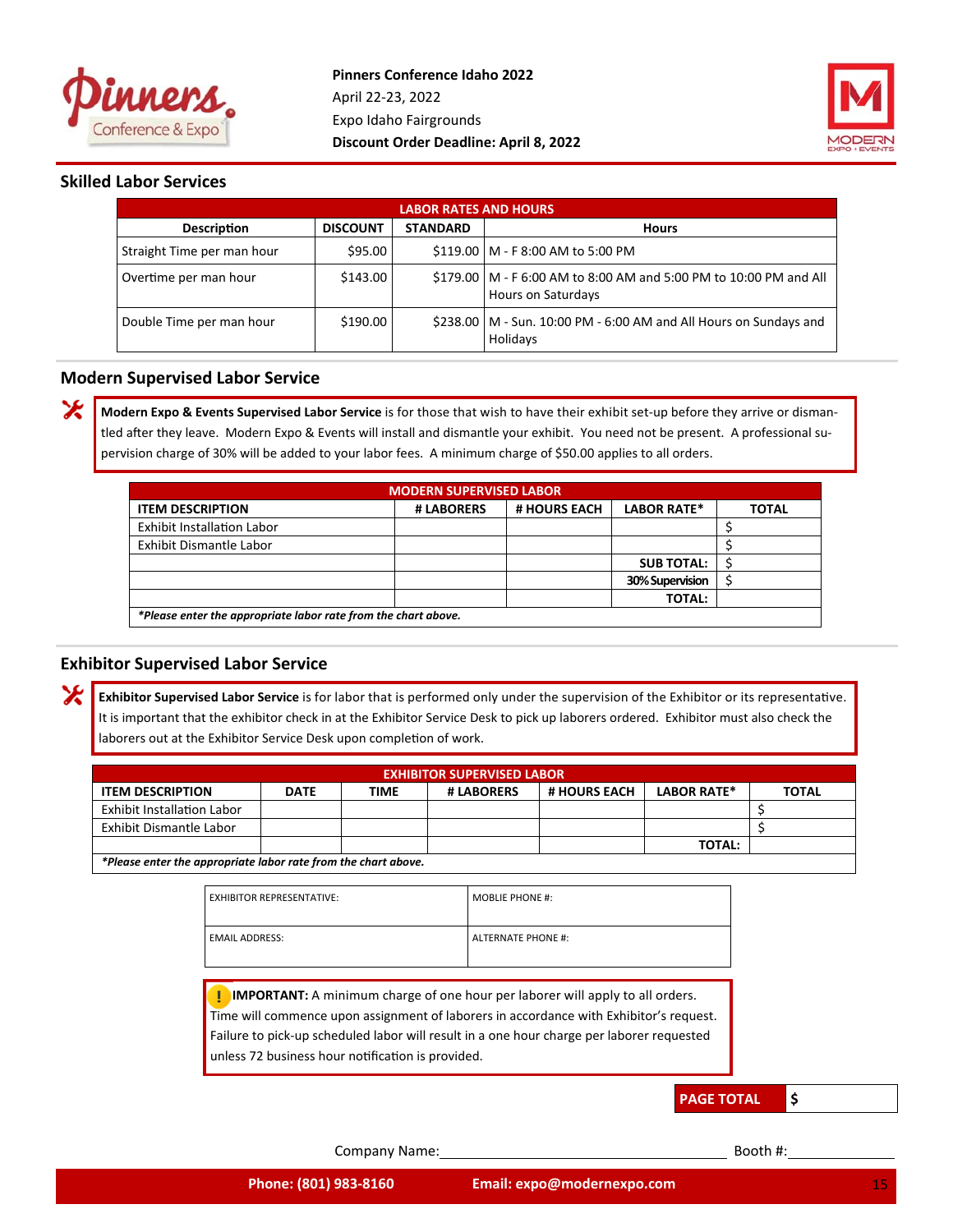



## **Forklift Service**

| <b>FORKLIFT SERVICE RATES AND HOURS</b>                                                                                  |              |  |                                                                                           |  |  |  |  |  |
|--------------------------------------------------------------------------------------------------------------------------|--------------|--|-------------------------------------------------------------------------------------------|--|--|--|--|--|
| <b>Description</b>                                                                                                       | <b>Hours</b> |  |                                                                                           |  |  |  |  |  |
| Straight Time per hour                                                                                                   | \$150.00     |  | \$195.00   M - F 8:00 AM to 5:00 PM                                                       |  |  |  |  |  |
| Overtime per hour                                                                                                        | \$225.00     |  | \$293.00   M - F 6:00 AM to 8:00 AM and 5:00 PM to 10:00 PM and All<br>Hours on Saturdays |  |  |  |  |  |
| \$300.00<br>\$390.00   M - Sun. 10:00 PM - 6:00 AM and All Hours on Sundays and<br>Double Time per hour<br>Holidays      |              |  |                                                                                           |  |  |  |  |  |
| Forklift service includes one lift with operator. Additional laborers may be ordered on the Skilled Labor Services page. |              |  |                                                                                           |  |  |  |  |  |

IMPORTANT: Lift capacity is 4,000 lbs. Lifts with greater capacity are available. Please contact our Exhibitor Service Team for more information.

| <b>FORKLIFT SERVICE</b>                                                                                                             |             |             |            |              |                    |              |  |  |
|-------------------------------------------------------------------------------------------------------------------------------------|-------------|-------------|------------|--------------|--------------------|--------------|--|--|
| <b>ITEM DESCRIPTION</b>                                                                                                             | <b>DATE</b> | <b>TIME</b> | # LABORERS | # HOURS EACH | <b>LABOR RATE*</b> | <b>TOTAL</b> |  |  |
| Installation Forklift Svc.                                                                                                          |             |             |            |              |                    |              |  |  |
|                                                                                                                                     |             |             |            |              |                    |              |  |  |
|                                                                                                                                     |             |             |            |              |                    |              |  |  |
|                                                                                                                                     |             |             |            |              |                    |              |  |  |
| Dismantle Forklift Svc.                                                                                                             |             |             |            |              |                    |              |  |  |
|                                                                                                                                     |             |             |            |              |                    |              |  |  |
|                                                                                                                                     |             |             |            |              |                    |              |  |  |
|                                                                                                                                     |             |             |            |              |                    |              |  |  |
|                                                                                                                                     |             |             |            |              | <b>TOTAL:</b>      |              |  |  |
| *Please enter the appropriate labor rate from the chart above. Make sure to order for each date and time you need forklift service. |             |             |            |              |                    |              |  |  |

| <b>EXHIBITOR REPRESENTATIVE:</b> | <b>MOBLIE PHONE #:</b>    |
|----------------------------------|---------------------------|
| <b>EMAIL ADDRESS:</b>            | <b>ALTERNATE PHONE #:</b> |

**I** IMPORTANT: A minimum charge of one hour per laborer will apply to all orders. Time will commence upon assignment of laborers in accordance with Exhibitor's request. Failure to pick‐up scheduled labor will result in a one hour charge per laborer requested unless 72 business hour notification is provided.

| <b>PAGE TOTAL</b> |  |
|-------------------|--|
|-------------------|--|

Company Name: Booth #: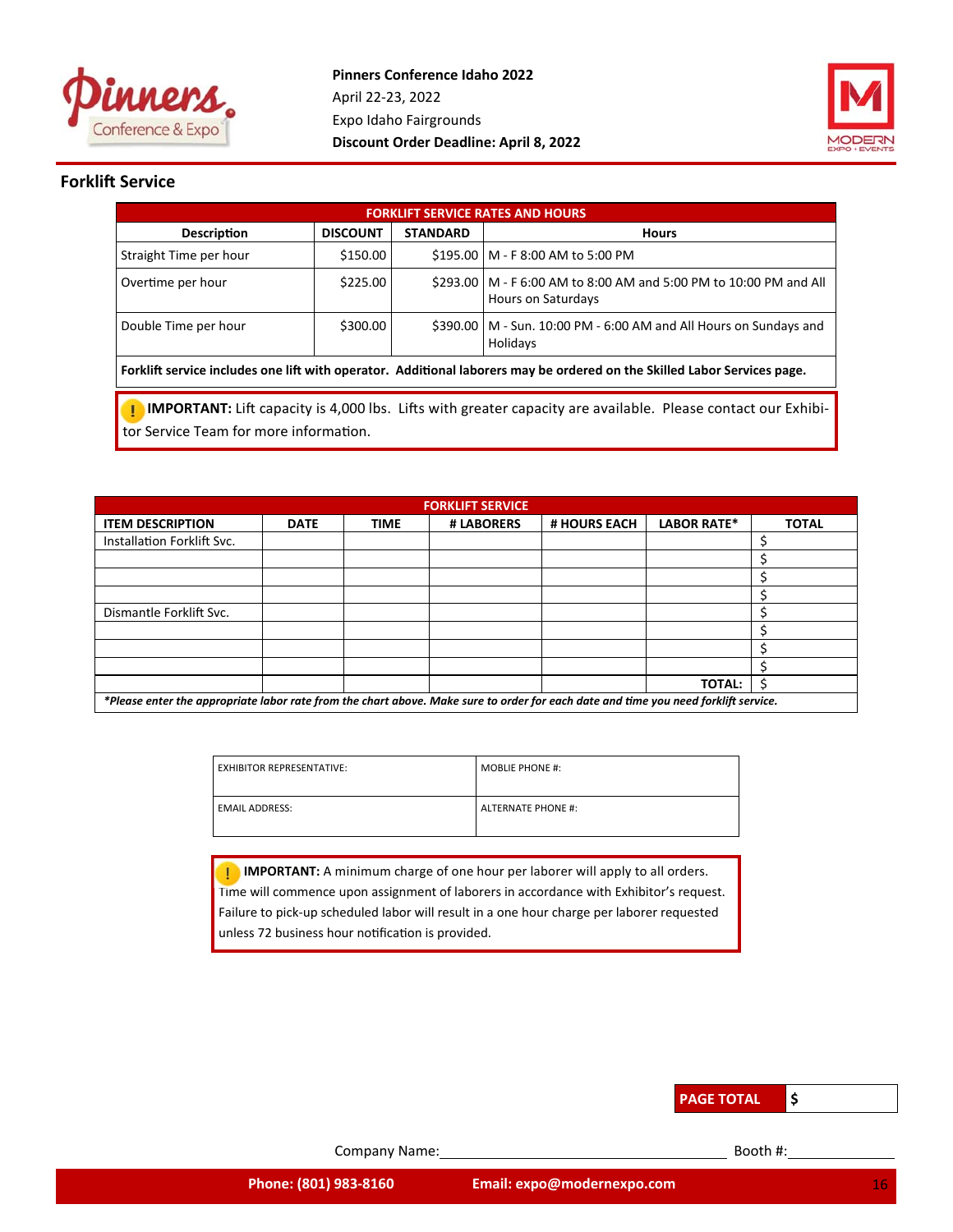



## **Booth Cleaning**

ዺ፝ጙ

**Booth Cleaning Service** is offered to Exhibitors that wish to have their booth space vacuumed and/or trash removed prior to or during the show. Exhibitors may clean their own booths with their own, regularly employed, employees. **Exhibitors**  may not engage third-parties to clean their booth space.

| <b>VACUUMING</b>                                                                                     |                                                                                                                     |           |                  |        |          |                   |
|------------------------------------------------------------------------------------------------------|---------------------------------------------------------------------------------------------------------------------|-----------|------------------|--------|----------|-------------------|
|                                                                                                      | We will require the following service for our booth which is $\underline{\hspace{1cm}}$ x ______ = _____<br>sq. ft. |           |                  |        |          |                   |
|                                                                                                      | Vacuum carpet BEFORE SHOW OPENS ONLY. Cost per sq.ft is \$0.36 (100 sq. ft. min)                                    |           |                  |        |          |                   |
|                                                                                                      | Vacuum carpet <b>EVERY NIGHT.</b> Cost per sq.ft. is \$0.30 (100 sq. ft. min)                                       |           |                  |        |          |                   |
| Vacuuming: select which days apply                                                                   |                                                                                                                     |           |                  |        |          |                   |
|                                                                                                      |                                                                                                                     |           |                  |        |          |                   |
| Monday                                                                                               | Tuesday                                                                                                             | Wednesday | Thursday         | Friday | Saturday | Sunday            |
|                                                                                                      |                                                                                                                     |           |                  |        |          |                   |
| <b>TRASH REMOVAL</b>                                                                                 |                                                                                                                     |           |                  |        |          |                   |
| Modern Expo & Events will empty wastebaskets and remove trash at regular intervals during show hours |                                                                                                                     |           |                  |        |          |                   |
| Please figure porter service rates by square footage of your exhibit space                           |                                                                                                                     |           |                  |        |          |                   |
|                                                                                                      |                                                                                                                     |           | Single Day Rate  |        |          | Multiple Day Rate |
| 0-500 Sq. Ft.                                                                                        |                                                                                                                     |           | $$64.00$ per day |        |          | $$51.00$ per day  |
| 501-1500 Sq. Ft.                                                                                     |                                                                                                                     |           | $$75.00$ per day |        |          | $$60.00$ per day  |
| 1501 and up Sq. Ft.                                                                                  |                                                                                                                     |           | $$92.00$ per day |        |          | $$74.00$ per day  |

| <b>COMPUTATION OF ORDERS</b>                                  |               |  |  |  |  |
|---------------------------------------------------------------|---------------|--|--|--|--|
| (number of days) $=$<br>(rate)x<br>(sq.ft.)x<br>Vacuum Carpet |               |  |  |  |  |
|                                                               | Vacuum Carpet |  |  |  |  |
| Trash Removal                                                 |               |  |  |  |  |
|                                                               | <b>TOTAL:</b> |  |  |  |  |

| <b>PAGE TOTAL</b> |
|-------------------|
|-------------------|

Company Name: Booth #: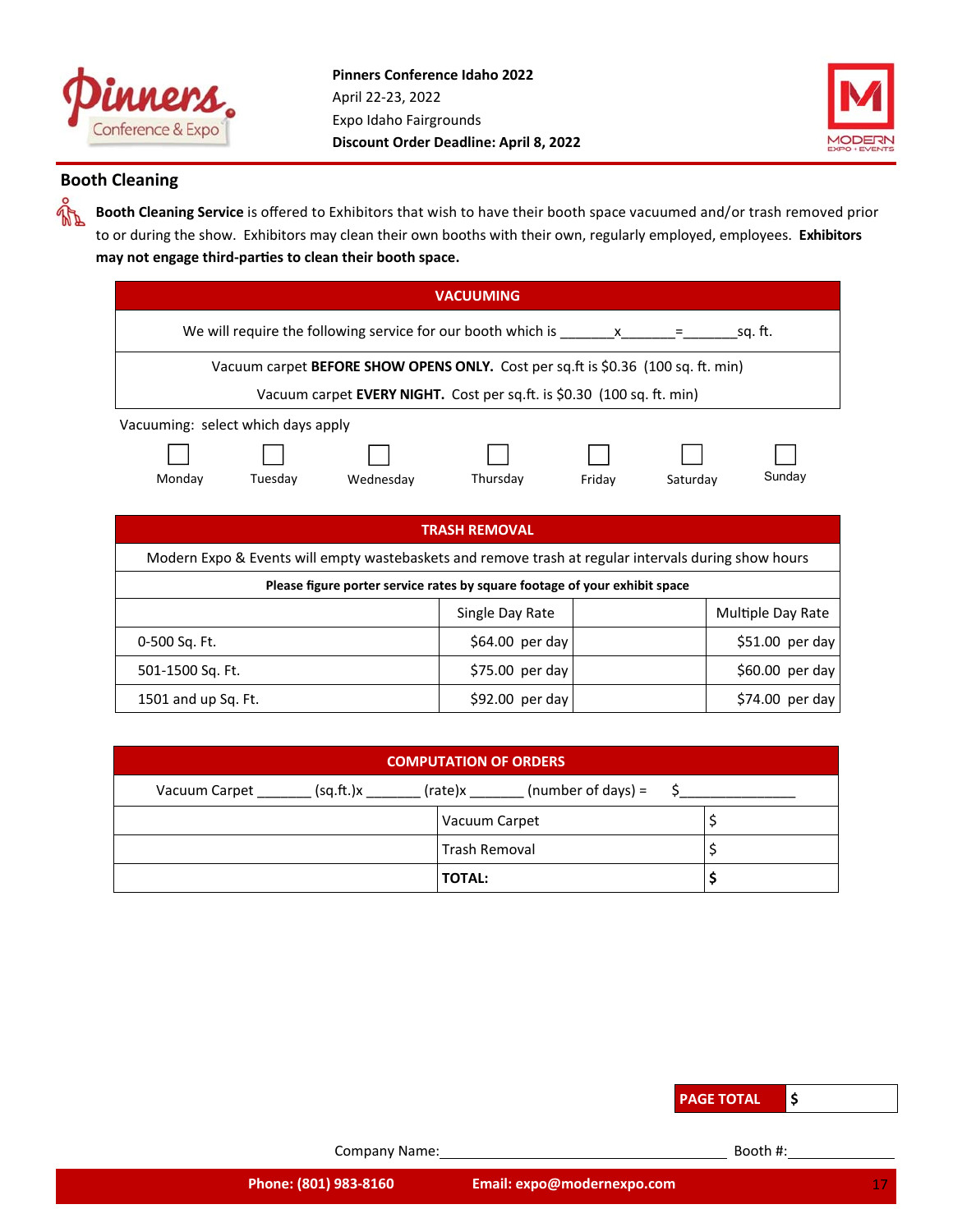



## **Floral & Plant Service**

 $\ast$ 

¥

Уж

**Floral and Plant Service is offered to Exhibitors that wish to enhance the look of their booth space.**

Please note that flowering plants and floral arrangements are "for purchase" items and are yours to keep or dispose of after the show. Green plants are rental items and must be returned at the close of the show.

To insure a full range of options, please order your floral by the DISCOUNT ORDER DEADLINE. Late orders will be subject to stock on hand. Show site orders are subject to a 30% surcharge.









Fern **Example 2018** Kalanchoe Green Plant Green Plant **Potted Mum** 

|     | <b>PLANTS &amp; FLORAL</b>                  |                 |                 |              |  |  |  |  |  |
|-----|---------------------------------------------|-----------------|-----------------|--------------|--|--|--|--|--|
| QTY | <b>ITEM DESCRIPTION</b>                     | <b>DISCOUNT</b> | <b>STANDARD</b> | <b>TOTAL</b> |  |  |  |  |  |
|     | Potted Flowering Mum Plant                  | \$40.00         | \$50.00         | \$           |  |  |  |  |  |
|     | Seasonal Flower Plant (Kalanchoe/Bromeliad) | \$40.00         | \$50.00         | \$           |  |  |  |  |  |
|     | 2 DZ Roses-Long Stem Arranged in Glass Vase | \$135.00        | \$175.00        | \$           |  |  |  |  |  |
|     | 16" Custom Floral Arrangement               | \$85.00         | \$100.00        | \$           |  |  |  |  |  |
|     | 24" Custom Floral Arrangement               | \$120.00        | \$150.00        | \$           |  |  |  |  |  |
|     | Fern/Ivy in 6" Pot                          | \$45.00         | \$56.00         | \$           |  |  |  |  |  |
|     | 2' Green Plant                              | \$48.00         | \$60.00         | \$           |  |  |  |  |  |
|     | 3' - 4' Green Plant                         | \$75.00         | \$94.00         | \$           |  |  |  |  |  |
|     | 5' - 6' Green Plant                         | \$180.00        | \$225.00        | \$           |  |  |  |  |  |
|     | 7' - 8' Green Plant                         | Call for Quote  | Call for Quote  | \$           |  |  |  |  |  |
|     | Delivery to Booth/per order                 | \$45.00         | \$45.00         | \$           |  |  |  |  |  |

## **CUSTOM FLORAL INSTRUCTIONS**

| Style, Color Palate, Size, Flower Preference, etc.)                                    |
|----------------------------------------------------------------------------------------|
|                                                                                        |
|                                                                                        |
|                                                                                        |
|                                                                                        |
|                                                                                        |
| *Please call our Exhibitor Service Team for detailed floral instructions/requirements. |

**PAGE TOTAL \$**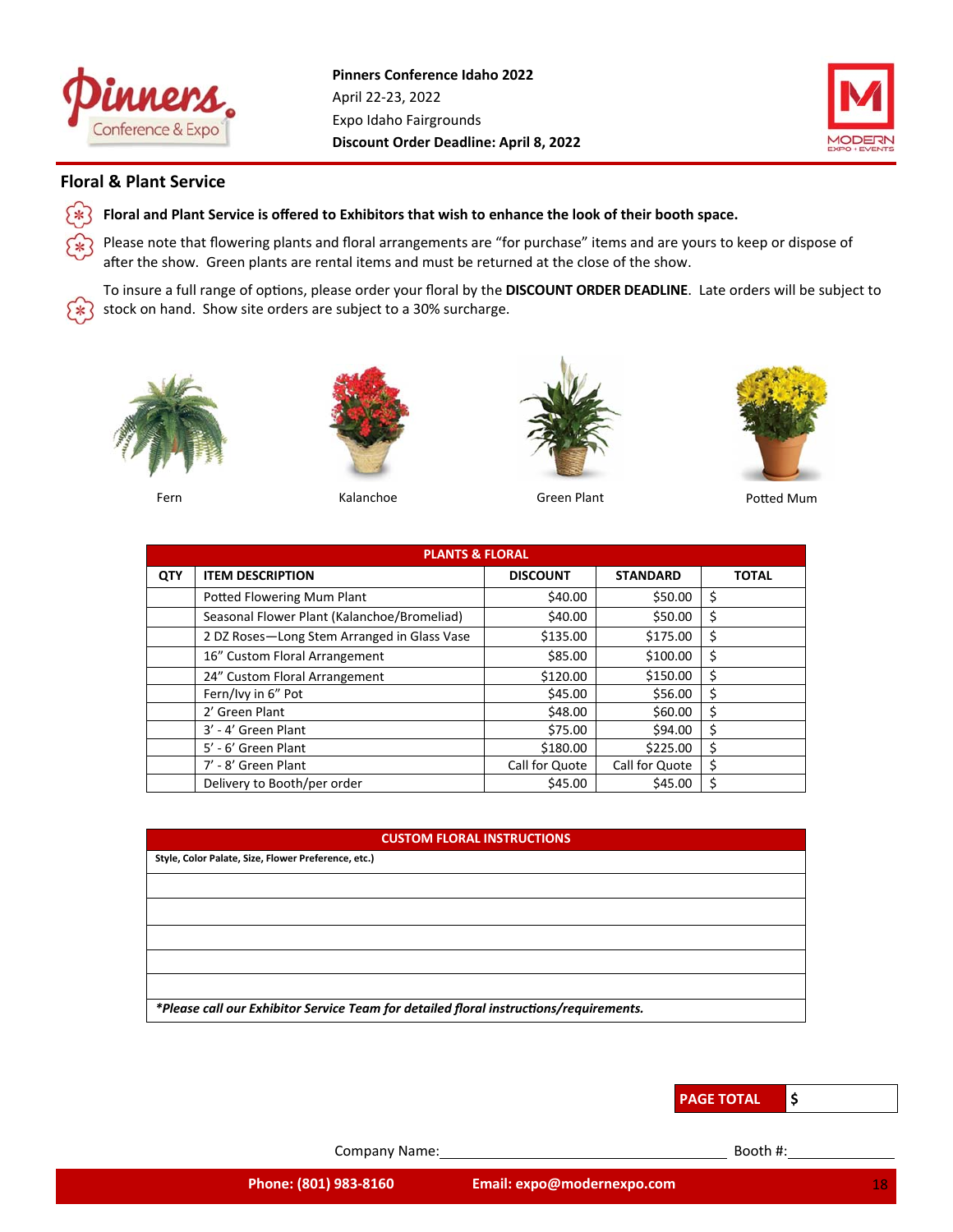



## **Exhibitor Appointed Contractor**

An **Exhibitor Appointed Contractor (EAC)** is any is any company, other than Modern Expo & Events, the Official Service Contractor, that an Exhibitor may wish to use inside the Exhibit Hall before, during or after the show.

An EAC is usually contracted to provide supervision, coordination and labor to set an Exhibitor's display. An EAC may not perform the following functions: Drayage/Material Handling, Electrical Service, Plumbing, Mechanical, Booth Cleaning, Booth Security, Floral, Internet & Telephone, Decorator Services, Decorator Labor, Forklift, Man Lift/Hanging or Food & Beverage Service. An EAC may, however, be contracted to coordinate and supervise the procurement of the services listed above.

An EAC must provide the following to ME&E **no later than 30 days prior to exhibitor move‐in**. Requests received later than 30 days prior to exhibitor move‐in may be denied.

- The information below must be filled out completely and returned to ME&E.
- EAC must furnish current certificates of insurance naming Modern Expo & Events as additional insured for both liability and workers compensation. Liability coverage must not be less than \$2,000,000.00 aggregate and \$1,000,000.00 each occurrence. Failure to provide valid certificate of insurance will result in EAC being barred from exhibit hall.
- EAC must provide payment for all services ordered from ME&E as set forth in this Exhibitor Service Kit. The Exhibitor is ultimately responsible for any charges incurred by its EAC. Any unpaid charges incurred by an EAC will be collected from the responsible exhibitor prior to the close of the show.
- EAC must confine its activities to the exhibit space of the contracting exhibitor. No storage areas, service desks or work facilities will be allowed.
- EAC's are forbidden from soliciting business on the exhibit floor.
- Exhibit Hall, storage and service area, and loading docks are under the exclusive control of the Official Service Contractor. All EAC activities must be coordinated with Modern Expo & Events.
- ME&E accepts no responsibility for damage or loss to any Exhibitor material under the control of the EAC or to material that has been left in public areas such as aisle ways, loading docks, storage and work areas or hallways.
- EAC employees must identify themselves to ME&E personnel and wear appropriate identification badges (such as ESCA Worker Identification System) at all times. Temporary ID badges/wristbands will be available from the Exhibitor Service Desk, if necessary.
- EAC and its employees will conduct themselves within the governing show rules as established by show management as well as by the rules and regulations of the exhibit facility. Such rules may include rules governing the appearance and conduct of workers and during what hours work may be performed. Please check with Show Management to verify the details of such rules.

| <b>EXHIBITOR NAME</b>             |                  | <b>DATE</b> |              | <b>BOOTH#</b> |
|-----------------------------------|------------------|-------------|--------------|---------------|
| <b>STREET ADDRESS</b>             | <b>CITY</b>      |             | <b>STATE</b> | ZIP           |
| <b>PHONE</b>                      | <b>FAX</b>       |             |              |               |
| <b>ORDERED BY</b><br>(PRINT NAME) | <b>SIGNATURE</b> |             |              |               |

| <b>CONTRACTOR NAME</b>                             |             | <b>AUTHORIZED REPRESENTATIVE</b> |            |
|----------------------------------------------------|-------------|----------------------------------|------------|
| <b>ISTREET ADDRESS</b>                             | <b>CITY</b> | <b>STATE</b>                     | <b>ZIP</b> |
| <b>PHONE</b>                                       | <b>FAX</b>  |                                  |            |
| SHOW SITE REPRESENTATIVE (IF DIFFERENT THAN ABOVE) |             |                                  |            |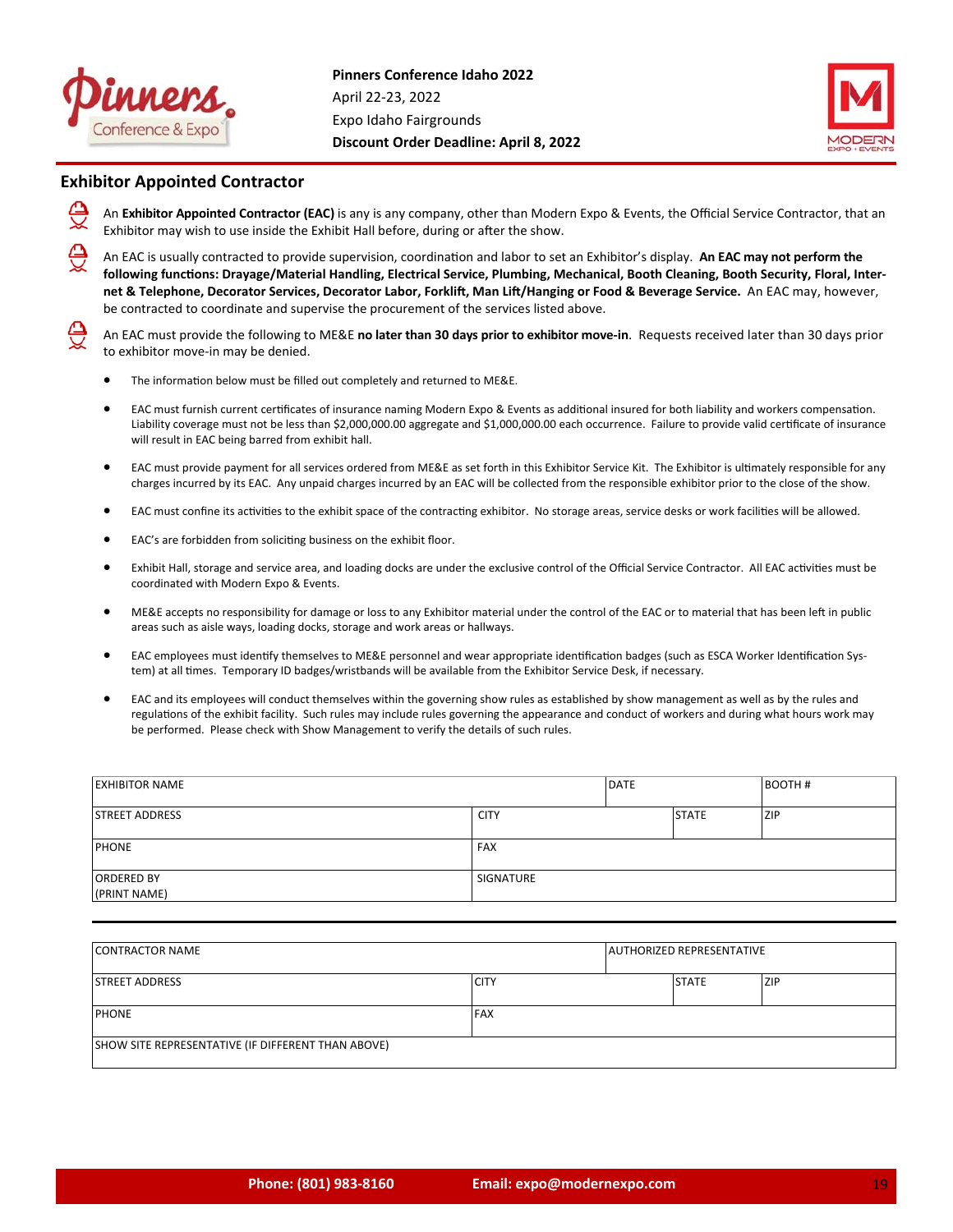



## **Third-Party Payment Authorization**

- $\circleds$ **This form must be completed and returned to Modern Expo & Events by the deadline date.**
- (S) Both parties must sign this form, indicating acceptance, or the request for third-party payment will be denied.
- (S) By signing this form, the Exhibitor agrees that it is ultimately and finally responsible for charges incurred on its behalf by its appointed contractor or third‐party payer. If the named third‐party fails to make payment, ME&E will demand payment from the Exhibitor of Record prior to close of show.

| <b>SERVICES COVERED BY THIRD-PARTY PAYENT</b> |  |                          |  |                              |  |
|-----------------------------------------------|--|--------------------------|--|------------------------------|--|
| All Services                                  |  | <b>Booth Furnishings</b> |  | <b>Specialty Furnishings</b> |  |
| <b>Electrical Service</b>                     |  | Carpet                   |  | <b>Material Handling</b>     |  |
| <b>Booth Cleaning</b>                         |  | Floral                   |  | Labor                        |  |
| Forklift                                      |  | Sign Hanging             |  | Other                        |  |

| <b>THIRD PARTY INFORMATION</b> |  |                  |  |  |  |
|--------------------------------|--|------------------|--|--|--|
| Company Name:                  |  | Contact:         |  |  |  |
| Address:                       |  | Phone:           |  |  |  |
| City, State, ZIP               |  | Email:           |  |  |  |
| Authorized Signature:          |  | Alt. Phone (opt) |  |  |  |

| <b>EXHIBITING COMPANY INFORMATION</b> |  |                  |  |  |  |
|---------------------------------------|--|------------------|--|--|--|
| Company Name:                         |  | Contact:         |  |  |  |
| Address:                              |  | Phone:           |  |  |  |
| City, State, ZIP                      |  | Email:           |  |  |  |
| Authorized Signature:                 |  | Alt. Phone (opt) |  |  |  |

## **Third-Party Credit Card Authorization**

| Card Type: $\bigcirc$ Visa |                                                                                                                                                                                                                                | ◯ MasterCard ◯ American Express ◯ Discover Card                                                                |  |  |  |
|----------------------------|--------------------------------------------------------------------------------------------------------------------------------------------------------------------------------------------------------------------------------|----------------------------------------------------------------------------------------------------------------|--|--|--|
|                            |                                                                                                                                                                                                                                | Expiration Date: CVV2 Code:                                                                                    |  |  |  |
|                            |                                                                                                                                                                                                                                | Card Holder Name: 1990 Card Holder Signature: 1990 Card Holder Signature: 1990 Card Holder Signature:          |  |  |  |
|                            |                                                                                                                                                                                                                                |                                                                                                                |  |  |  |
|                            |                                                                                                                                                                                                                                |                                                                                                                |  |  |  |
|                            |                                                                                                                                                                                                                                | Company Name: Company Name: Company Name: Company Name: Company Name: Company Name: Company Name: Company Name |  |  |  |
|                            |                                                                                                                                                                                                                                |                                                                                                                |  |  |  |
|                            |                                                                                                                                                                                                                                |                                                                                                                |  |  |  |
|                            |                                                                                                                                                                                                                                |                                                                                                                |  |  |  |
|                            | Authorized By: North State State State State State State State State State State State State State State State State State State State State State State State State State State State State State State State State State Sta |                                                                                                                |  |  |  |
|                            |                                                                                                                                                                                                                                |                                                                                                                |  |  |  |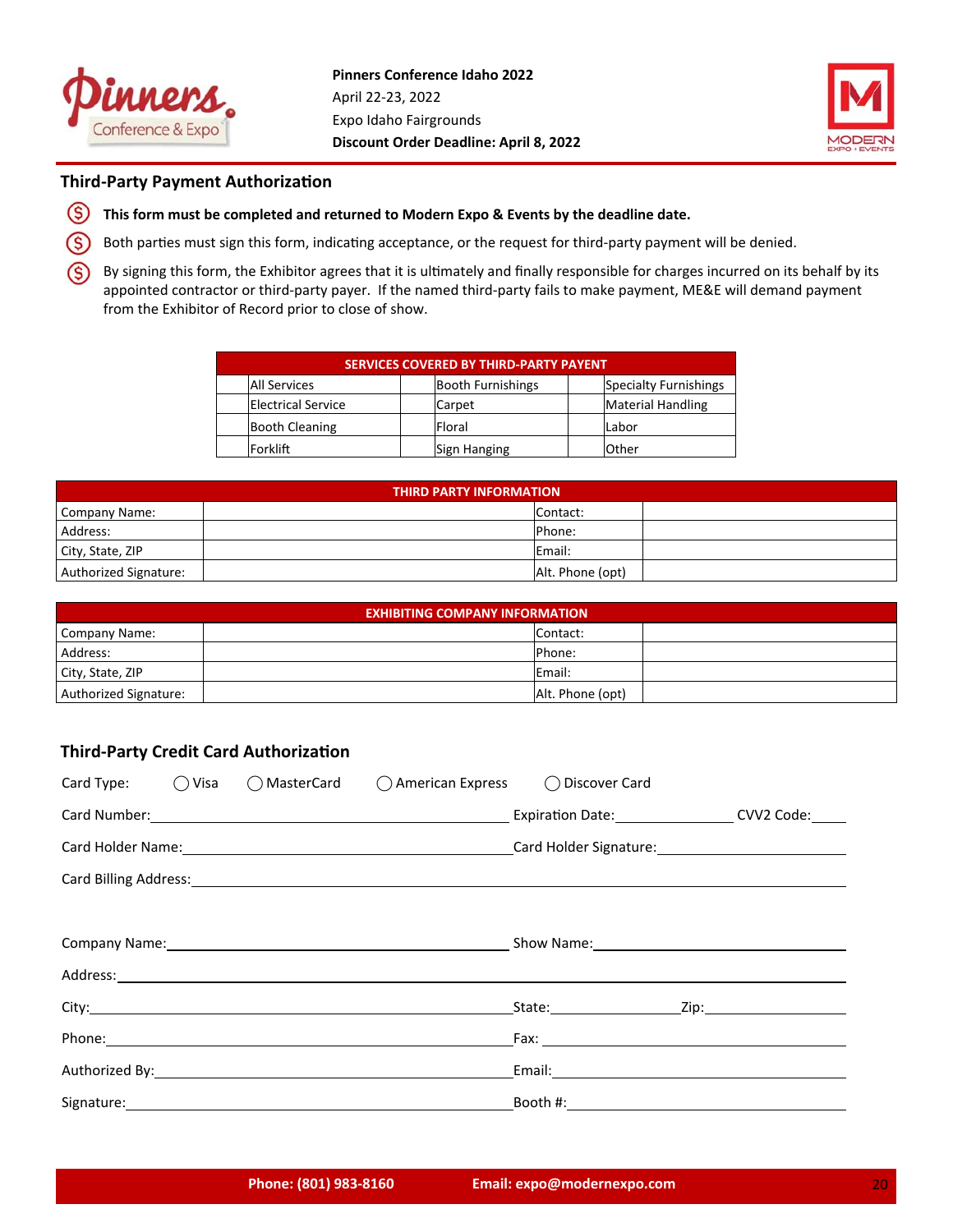



## **Ways to Order**

This Exhibitor Service Manual contains various equipment rental and service order forms for your information and use. In addition to Modern Expo & Event forms, you may find forms enclosed for services provided by the convention facility or other providers. Please pay special attention to insure that all forms and payments are directed to the proper provider indicated on each order form. There are three convenient ways to place your orders with Modern Expo & Events:

## **Online:**

Login & Place Orders at: www.modernexpo.com First-time users will need to register. Please click on the "Register" box and follow prompts.



**Fax:**  Fax completed order forms to: (801) 521‐3040

**Mail:** 

Mail completed order forms and payment to: Modern Expo & Events 424 S 700 E Salt Lake City, UT 84102

## **Exhibitor Terms & Conditions**

YOU ARE ENTERING INTO A CONTRACT WHICH LIMITS YOUR POSSIBLE RECOVERY IN CASE OF LOSS OR DAMAGE: The terms and conditions set forth below, together with any applicable Order, become a part of this agreement (the "Agreement") between Modern Display Service, Inc. DBA Modern Expo & Events ("ME&E") and you, the Exhibitor. You are agreeing that you have been fully advised, understand completely, and are willing to accept the following terms and conditions. By exhibiting, ordering or receiving goods or services, requiring transportation of goods to or from, or acting as an agent for an exhibitor, at an event at which ME&E is the designated service contractor, you accept and agree to be bound to the terms and conditions set forth herein.

## **DEFINITIONS:**

For the purposes of this Agreement, "ME&E", "Modern", "we", or "us" means Modern Expo & Events, a registered DBA of Modern Display Service, Inc., a Utah Corporation, and its employees, directors, officers, agents, assigns, affiliated companies and related entities not limited to any subcontractors we may appoint. "Exhibitor" or "you" means the exhibitor as set forth in an applicable Order, its employees, directors, officers, agents, representatives or any exhibitor appointed contractor ("EAC") which may act on behalf of the exhibitor. "Order" means the purchase order, work order or other similar order form accompanying these tems and conditions, which, together with the terms and conditions set forth herein, comprise the entire Agreement between ME&E and the Exhibitor.

## **PAYMENT TERMS:**

We require 100% payment with Order for rentals, services, anticipated material handling and drayage charges, and applicable sales tax. We require a valid credit card on file prior to the acceptance of any Order. We accept VISA, MASTERCARD, AMERICAN EXPRESS and DISCOVER cards. By providing your credit card number and information to us via a Payment Authorization form or placing Orders online, you agree that we may place your credit card information on-file to be used for any additional show site services or future purchases. Your credit card information will remain on-file for the duration of the event. Full payment must accompany all orders and be received by our office prior to the applicable deadline date to qualify for any discounted or advance order rates. All orders received after applicable deadlines will be charged at standard rates.

PLEASE NOTE THAT PURCHASE ORDERS ARE NOT ACCEPTABLE AS A FORM OF PAYMENT.

We accept company checks, drawn on a US bank as a form of payment. We do not accept personal checks as payment. To pay by check, mail your check, along with your Order to: Modern Expo & Events 424 S 700 E Salt Lake City, UT 84102

We accept ACH and Wire Transfers as a form of payment. For ACH or Wire Transfer information, please call our Exhibitor Service team at (801) 983-8102.

All invoiced amounts are due upon receipt of invoice. ME&E does not offer credit terms. Any unpaid balance after the close of the show will accrue interest at the rate of 1.5% per month (18% per annum). You are responsible for all costs and fees incurred by us that are associated with collecting your unpaid balance. These may include, but are not limited to: reasonable attorneys fees, court costs and other collection costs.

You are responsible for the payment of all sales, use or other similar taxes that due in connection with the performance of this Agreement. If you claim Tax Exempt status, you must provide us, in advance, a valid Tax Exemption Certificate issued by either the local taxing authority of the location in which the event is taking place, or, if you claim federal tax exemption, by the United States Government.

You are primarily responsible for they payment of all third-party charges. In the event that you contract with an exhibit house or enlist the services of an Exhibitor Appointed Contractor to handle your display/exhibit and order any services on your behalf, ME&E will agree to third-party billing provided that the Third-Party Payment Authorization Form and Exhibitor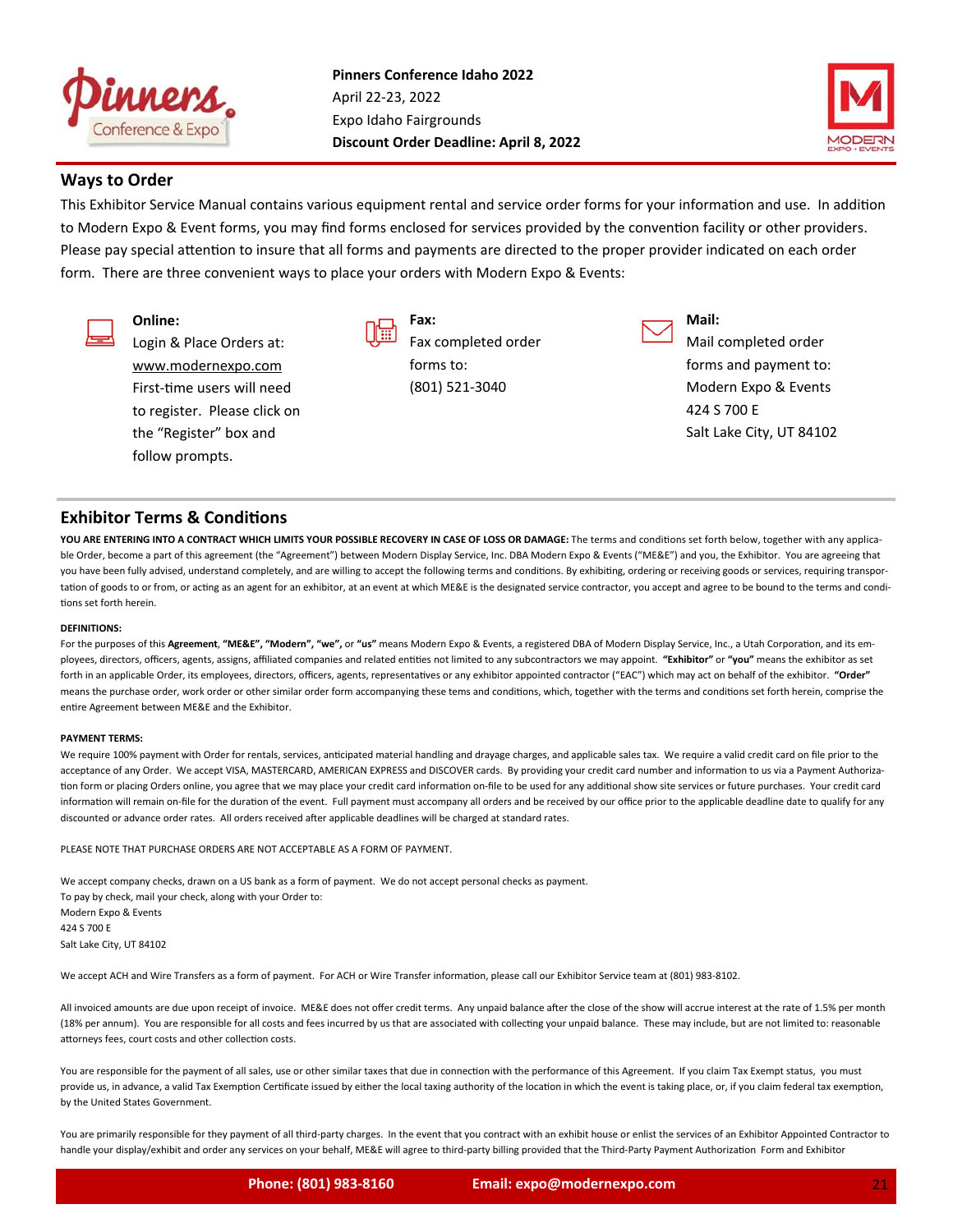



## **Exhibitor Terms & Conditions (cont'd)**

Appointed Contractor Form ("EAC") are completed and returned in advance. By providing the Third-Party Payment Authorization Form, the Exhibitor agrees that they are primarily responsible for the payment of all charges. In the event the named third-party or EAC fails to pay all charges, such charges will be paid by the Exhibitor upon submission of an invoice, including any and all fees associated with the collection of this account.

Copies of invoices may be obtained from the Exhibitor Service Desk prior to the close of the show. No credit will be given after the close of the show for any items or services ordered, but claimed not to have been received. Cancellation of service(s) made prior to the delivery or execution of the service are subject to a 50% cancellation fee. Cancellation of service(s) made after delivery or execution of service are subject to a 100% cancellation fee.

#### **MODERN EXPO & EVENTS' RESPONSIBILITIES:**

We are only responsible for those services that we provide directly to you. We are not responsible for any persons, parties or other contracting firms not under or direct supervision and control. We are not responsible for loss, delay or damage due to strike, lockout, work stoppages, weather, natural disaster, vandalism, civil disturbance, power or other utility failures, acts of terrorism, war or threat of war or war-like actions, acts of God or other cause beyond our reasonable control. Nor are we responsible for ordinary wear and tear in the handling of materials. We will provide material handling services as your agent, not as bailee or shipper, and shall have no responsibility or obligation thereunder.

#### **PACKAGING AND CRATES:**

We shall not be responsible for damage to loose or uncrated materials, pad‐wrapped or shrink‐wrapped materials, glass breakage, concealed damage, carpets in bags or poly wrappings, or for improperly packaged materials. In addition, we are not responsible for crates and packaging materials which are unsuitable for handling, in poor condition or have prior damage. Crates and packaging should be of a design that adequately protects the contents for handling by forklift and other mechanical means.

#### **STORAGE:**

We are not responsible for loss or damage to crates, containers or packaging materials or the contents therein while containers are in storage, including but not limited to exhibitor accessible storage or cold storage. You acknowledges that storage charges are for use of space and are not a form of security or insurance from loss.

Empty container labels will be available at the Exhibitor Service Desk. Affixing labels to containers is the sole responsibility of the Exhibitor or its representatives. All labels from prior events should be removed or covered. We are not responsible for your failure to follow these procedures; removal of containers with old empty labels or without ME&E labels; shipping of containers with improper information or empty labels; or the removal or disposition of materials stored in containers with empty labels. You understand that the labels are used for storage of empty containers only and that we are not liable for loss or damage to any contents while containers are in storage, or for any mislabeled containers.

#### **SHOW SITE:**

You are solely responsible for damage or loss to any rental items in your possession or under your control in connection with your performance hereunder, including but not limited to damage or stains to carpet, furniture or other items. Neither you or your EAC may use any type of mechanical lift on the exhibit floor, including but not limited to forklifts, pallet jacks, or man lifts.

Our working hours are subject to change due to holidays, time of day or night worked, amount of time worked and specific facility or union requirements. The normal categories of hourly labor charges are: straight or regular time, overtime, double time and holiday pay. Such hours and charges are set forth on the applicable Order.

#### **INBOUND SHIPMENTS:**

Shipments may be delivered to your booth space prior to you or your representatives arrival, during which time the material will be left unattended. We are not liable or responsible for any loss, damage, theft or disappearance to your materials after they have been delivered to your booth site.

We are not responsible for shipments received without individual freight bills, such as UPS, FedEx or other carriers who deliver in bulk and who do not wait for piece/shipment counts or verification of condition for individual shipments. Such shipments are subject to verification and correction of count and condition and our receiving documents indicating any exceptions as delivered shall take precedence over shipper's signature of receipt.

#### **OUTBOUND SHIPMENTS AND ITEMS LEFT AT SHOW SITE:**

There may be a period of time between the completion of packing your materials for outbound shipment and the actual pick-up of those materials from your booth for loading onto a carrier during which time materials will be left unattended. We are not liable or responsible for any loss, damage, theft or disappearance to your materials after they have been readied for shipment and the time they are picked up from your booth space.

We are not responsible for shipments left in your booth or other areas of the exhibit space or dock areas. We will count and ship pieces as we find shipments when we removed them from the exhibit space. Circumstances may also necessitate that these items be removed to our warehouse or other remote facility and shipped from there. You are responsible for any additional charges that may result from shipments left on-site without proper shipping instructions or for materials abandoned on site. You should insure your materials against loss, damage or theft.

All Material Handling Forms submitted to us by you will be checked at time of pick‐up from the booth and corrections made when there is a discrepancy between the items listed on any form and the actual number/weight of items at the booth at time of pick-up.

We reserve the right to dispose of any items left on the show floor without liability if left unattended, left without labels or incorrectly labeled, or abandoned. Disposal fees will be charged to your account.

Materials are loaded onto the carrier under the direction and supervision of the carrier's representative of driver. Any loading onto the carrier will be understood to be under the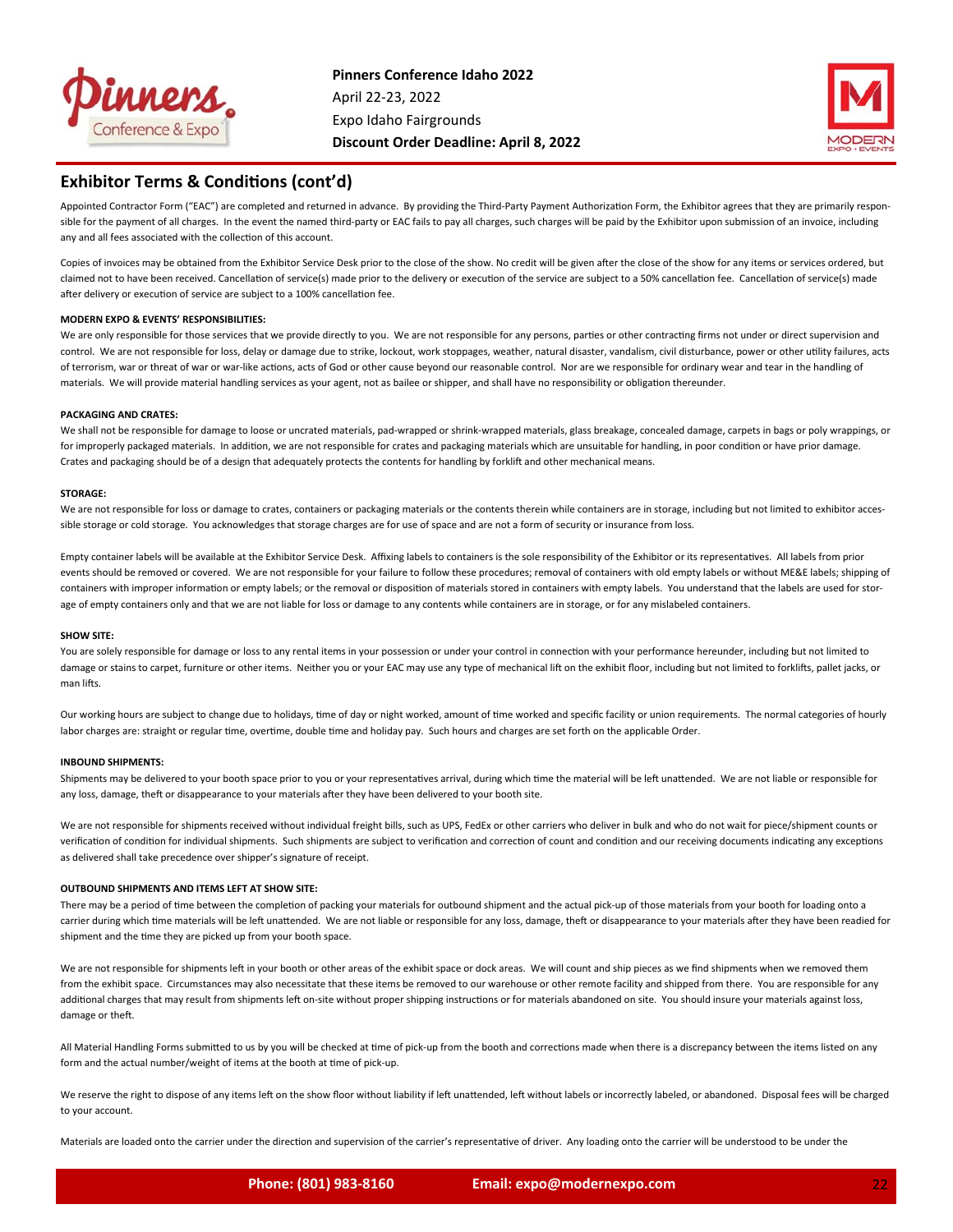



## **Exhibitor Terms & Conditions (cont'd)**

Exclusive supervision and control of the carrier representative or driver. We are not responsible for liability due to loss, damage, theft or disappearance of your materials that is caused by, arises out of, or related to improperly loaded materials.

#### **RE‐ROUTED FREIGHT:**

In order to expedite the removal of materials from the show site as required by the show manager or exhibition facility, we shall have authority to change your designated carrier if that carrier does not pick-up the shipment at the appointed time. Where no disposition instructions are made by you, materials may be removed to a remote location to await your shipping instructions, and/or consigned to a carrier of our choice. You agree to be responsible for any charges related to re-routing or special handling.

#### **INSURANCE:**

ME&E is not an insurer. We do not offer exhibit insurance products. Insurance on exhibit materials, including any materials offered for sale, shall be obtained by you at your sole expense from a third-party insurance provider. You agree to provide, or cause your insurance provider to provide, us a release from subrogation to the extent of any insurance claim/settlement.

#### **CLAIMS FOR LOSS:**

In order for any claim to be considered valid, you agree that notice of loss of damage to materials must be made to us or our agent within 24 hours of occurrence or any incident or prior to close of show or removal of materials, whichever is later. All claims reported after such period will be rejected. Such notice must include detail sufficient to identify the materials claimed to be lost of damaged, asserting our liability for alleged loss or damage and documentation including the specified or determinable value of the claim. Damage reports, incident reports, inspection reports, notations of shortages or damage on freight bills or other documents do not constitute filing of a claim.

- (a) PAYMENT MAY NOT BE WITHHELD. In the event of any dispute between you and us related to any loss, damage or claim, you will not be entitled to and will not withhold payment or any partial payment due to us as an offset against the amount of any alleged loss or damage. Any claims against us shall be considered to be separate transactions and shall be resolved on their own merits.
- (b) MAXIMUM RECOVERY. If found liable for any loss, our sole and exclusive maximum liability for loss or damgage to your materials and your sole and exclusive remedy is limited to \$0.30 per pound per article with a maximum of \$1,000 per shipment, whichever is less.
- (c) BREACH OF CONTRACT AND/OR NEGLIGENCE ONLY. Our liability shall be limited to any loss or damage which results solely from our gross negligence in the actual physical handling of the items comprising your shipment(s) OR which results from a material breach of this Agreement and not for any other type of loss or damage. In no event shall we be liable to you or to any other party for special, collateral, exemplary, indirect, incidental, consequential, or punitive damages, whether such damages occur either prior or subsequent to, or are alleged as a result of, tortuous conduct, failure of our equipment or services or breach of any of the provisions of this Agreement, regardless of the form of action, whether in contract or in tort, including strict liability and negligence, eving if we have been advised or has notice of the possibility of such damages, or for any damages caused by your failure to perform you responsibilities. Such excluded damages include but are not limited to loss of profits, loss of use, interruption of business or other consequential or indirect economic issues.

#### **DECLARED VALUE:**

Declarations of value are between you and your selected carrier only and are in no way an extension of our maximum liability as stated herein. We will use commercially reasonable efforts to transmit the declared value instructions to the selected carrier. However, we will not be liable for any claim arising from the transmittal of, or failure to transmit, declared value instructions to the carrier, nor for any failure of the carrier to uphold the declared value or any other term of carriage.

#### **FACILITIES AND SHOW ORGANIZERS:**

You agree and understand that you, your agents, representatives, contractors and anyone working on your behalf must abide by and adhere to the rules and regulations of the exhibit facility and any regulations implemented by the Show Organizer. These rules and regulations include but are not limited to labor jurisdiction, health and safety, work hours, manner of work, etc. Please consult the individual rules and regulations published for your exhibit facility and by your Show Organizer.

#### **TERMINATION:**

We may immediately terminate this Agreement upon written notification in the event you breach any provision hereof. We may also terminate this Agreement for any reason for no reason upon ten (10) days prior written notice to you. In either case, you shall be responsible for any fees incurred prior to the effective date of such termination.

#### **INDEMNIFICATION:**

You agree to indemnify, defend and forever hold harmless Modern Display Service, Inc. DBA Modern Expo & Events, and our employees, directors, officers and agents from any and all demands, claims, causes of action, fines, penalties, damages (including consequential), liabilities, judgements and expenses including but not limited to reasonable attorney's fees and investigation costs on account of personal injury, death, or damage to or loss of property or profits arising out of or contributed to by any of the following:

- Your negligent supervision of your personnel (including but not limited to any labor secured through us) or the negligent supervision of such personnel by any of your employees, agents, representatives, contractors, customers or invitees.
- Your negligence, willful misconduct, or deliberate act, or the negligence, willful misconduct, or deliberate act by your employees, agents, representatives, contractors, customers or invitees, including, but not limited to the misuse, improper use, unauthorized use or alteration of or negligent handling of our equipment.
- Your violation of federal , state or local ordinances.
- Your violation of show rules and/or regulations as set forth by the facility or show management.

#### **WAIVER AND RELEASE:**

You agree to waive and release all claims against us with regard to all matters for which we have declaimed liability pursuant to the provisions of this Agreement.